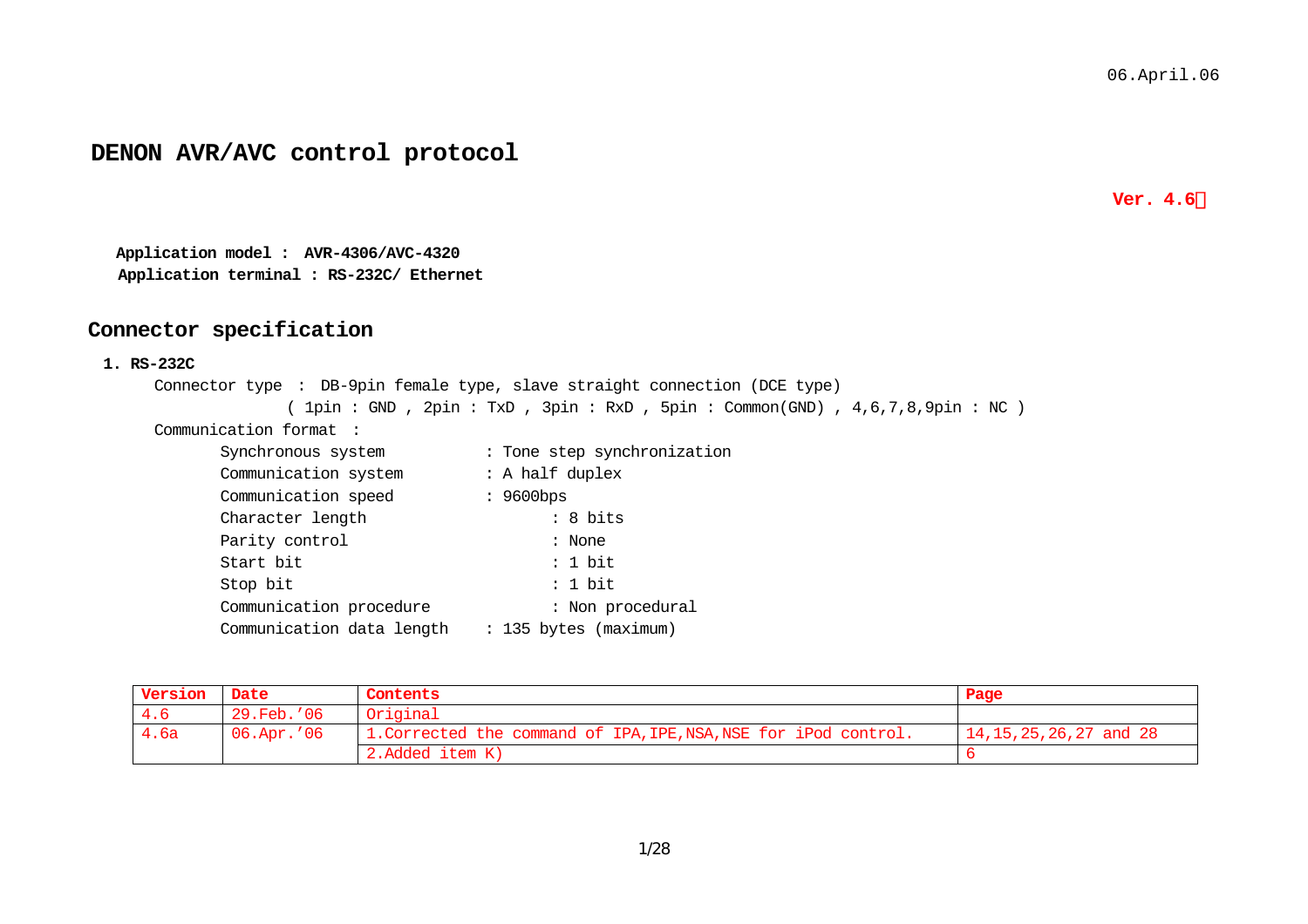#### 2. **Ethernet**

Connector type RJ-45(10BASE-T/100BASE-TX)

*Example* 



| Communication format      |                        |
|---------------------------|------------------------|
| Communication system      | : A half duplex        |
| Communication speed       | : 10Mbps/100Mbps       |
| Communication port        | : TCP port 23 (telnet) |
| Communication data length | : 135bytes (maximum)   |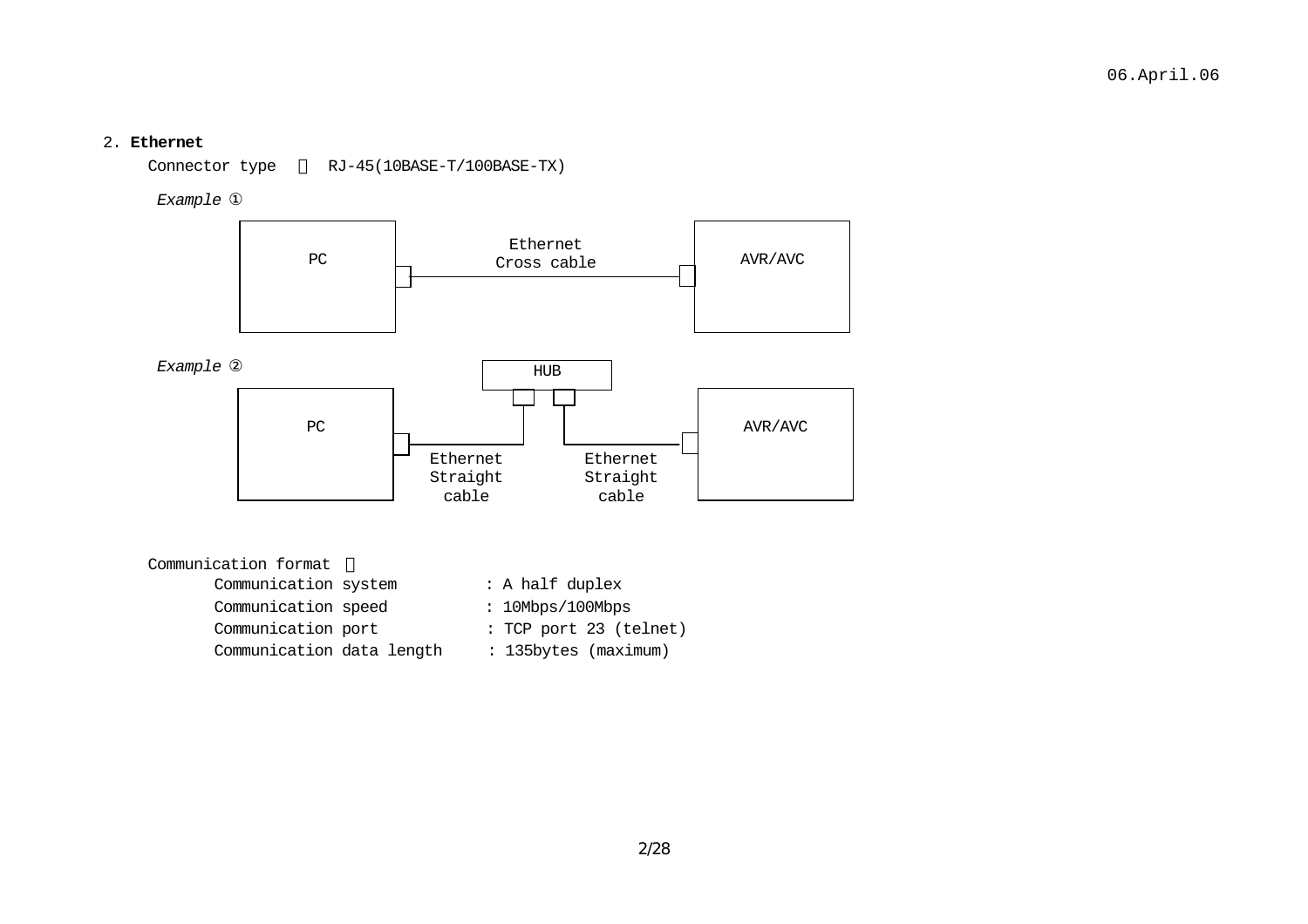#### **NETWORK SETUP of AVR-4306/AVC-4320**

>Procedure of Network Setup mode.

(1)Press SYSTEM SETUP button, then System Setup Menu appears on FL-display(and OSD)

(2)Select Network Setup.

(3)Set parameters described below.

 <DHCP> "ON"---Use this setting when DHCP server is on the local network. "OFF"---Use this setting when DHCP server is not on the local network.

<IP Address> When <DHCP> sets "OFF", please set IP address.

When <DHCP> sets "ON", you can confirm the IP address that is set by server.

<Subnet Mask> When <DHCP> sets "OFF", please set Subnet Mask.

When <DHCP> sets "ON", you can confirm the Subnet Mask that is set by server.

- <Gateway> Set the address of Gateway when Gateway is on the local network. Do not set this parameter when Gateway is not on the local network.
- <Primary DNS> Do not set this parameter.
- <Second DNS> Do not set this parameter.
- <Proxy> Set this parameter "OFF".

#### <Network Option:Standby Mode Power Saving>

"OFF"---Use this setting when using the AVR-4306/AVC-4320 connected in a network. "ON"--- Use this setting when not using the AVR-4306/AVC-4320 connected in a network.

This setting is reducing the power consumption in the standby mode.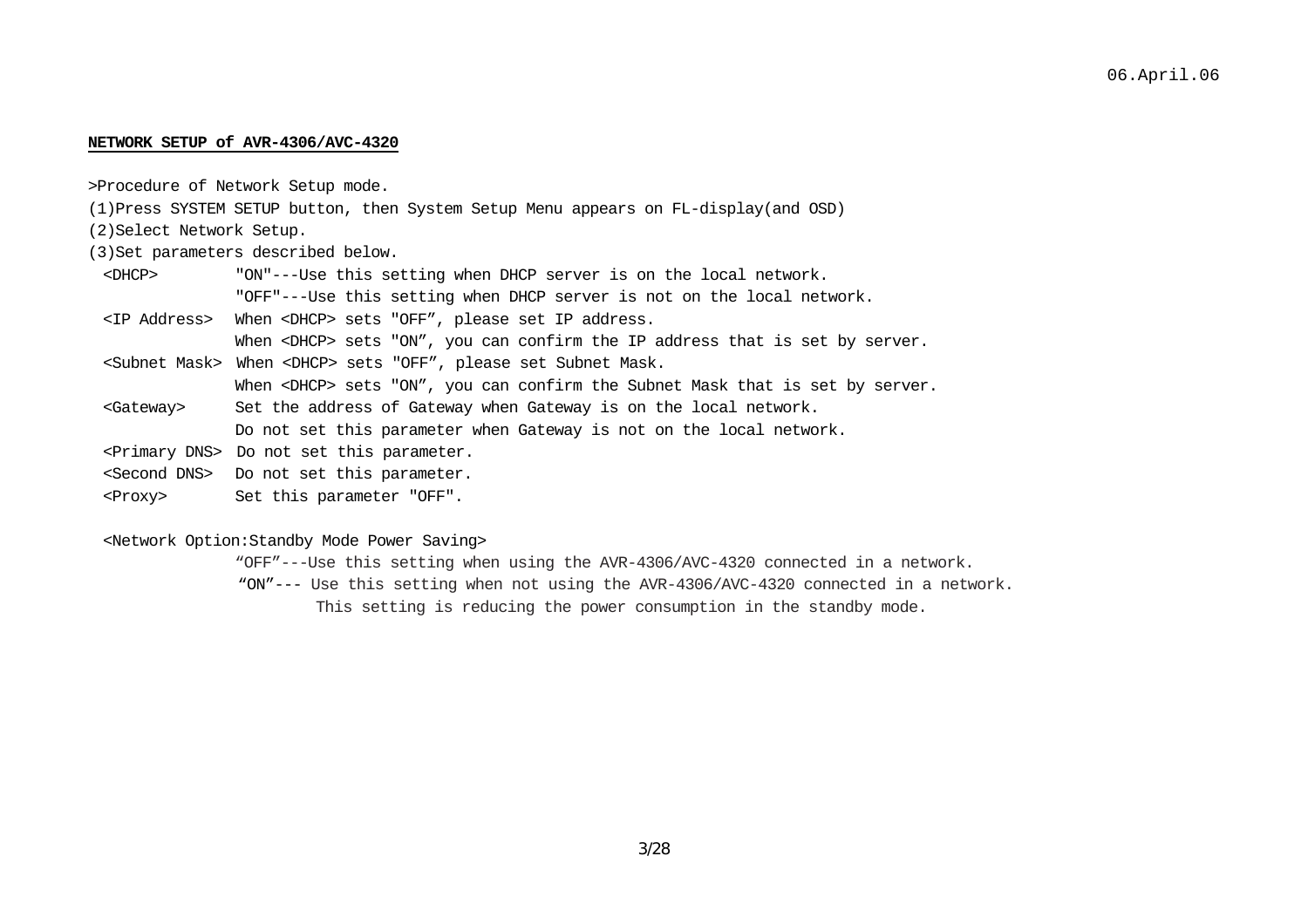#### Protocol specification

The following three data forms is defined.

- *COMMAND* : The message sent to a system(AVR/AVC) from a controller(Touch Panel etc.) A command to a system is given from a controller. *EVENT* : The message sent to a controller(Touch Panel etc.) from a system(AVR/AVC)
	- The result is sent, when a system is operated directly and a state changes. \*The form of *EVENT* presupposes that it is the same as that of *COMMAND*. \*\*Refer to the following table for the contents of *COMMAND* and *EVENT*.
- *RESPONSE* : The message sent to a controller(Touch Panel etc.) from a system(AVR/AVC) if the 'request command' (*COMMAND*+*?*+CR(0x0D)) has came from a controller. The *RESPONSE* should be sent within 200ms of receiving the *COMMAND*. \*The form of *RESPONSE* presupposes that it is the same as that of *EVENT*.

**Basic specification** : The command by ASCII CODE, parameter expression

\*ASCII CODE which can be used is from 0x20 to 0x7F : the alphabet and the number of 0-9 , and space (0x20) , Some signs , AND carriage return(0x0D)--- It is used only as a pause sign.

#### **Command structure** : COMMAND + PARAMETER + CR(0x0D)

COMMAND : ASCII CODE of 2 characters

- ex. SI : Select Input source
	- MS : surround Mode Setting
		- MV : Master Volume setting
		- PW : system PoWer setting
- PARAMETER : ASCII CODE ( up to 25 characters)
	- ex. DVD : function name
		- CDR/TAPE-1 : function name
		- THX SURROUND EX : surround mode name
		- SUPER STADIUM : surround mode name
		- \*Special Parameter--- ? : for request command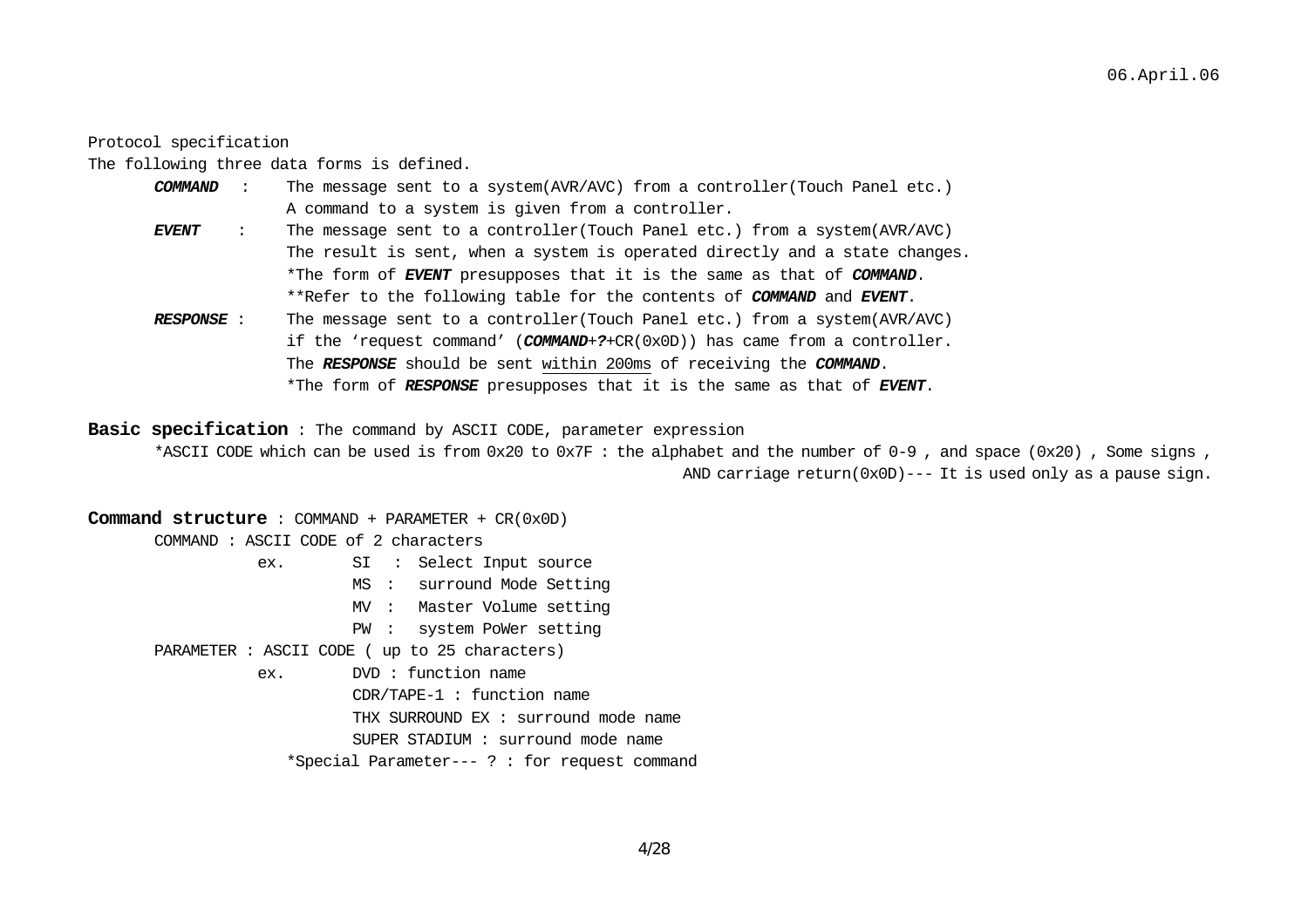**The example of a command** \* <CR> is the meaning of 0x0D. SIDVD<CR> : Select Input source DVD MSSTEREO<CR> : surround Mode Set to STEREO MVUP<CR> : Master Volume UP PWON<CR> : system PoWer ON PWSTANDBY<CR> : system PoWer STANDBY SI?<CR> : Request command for now playing input source >> Return *RESPONSE* 'SI\*\*\*<CR>'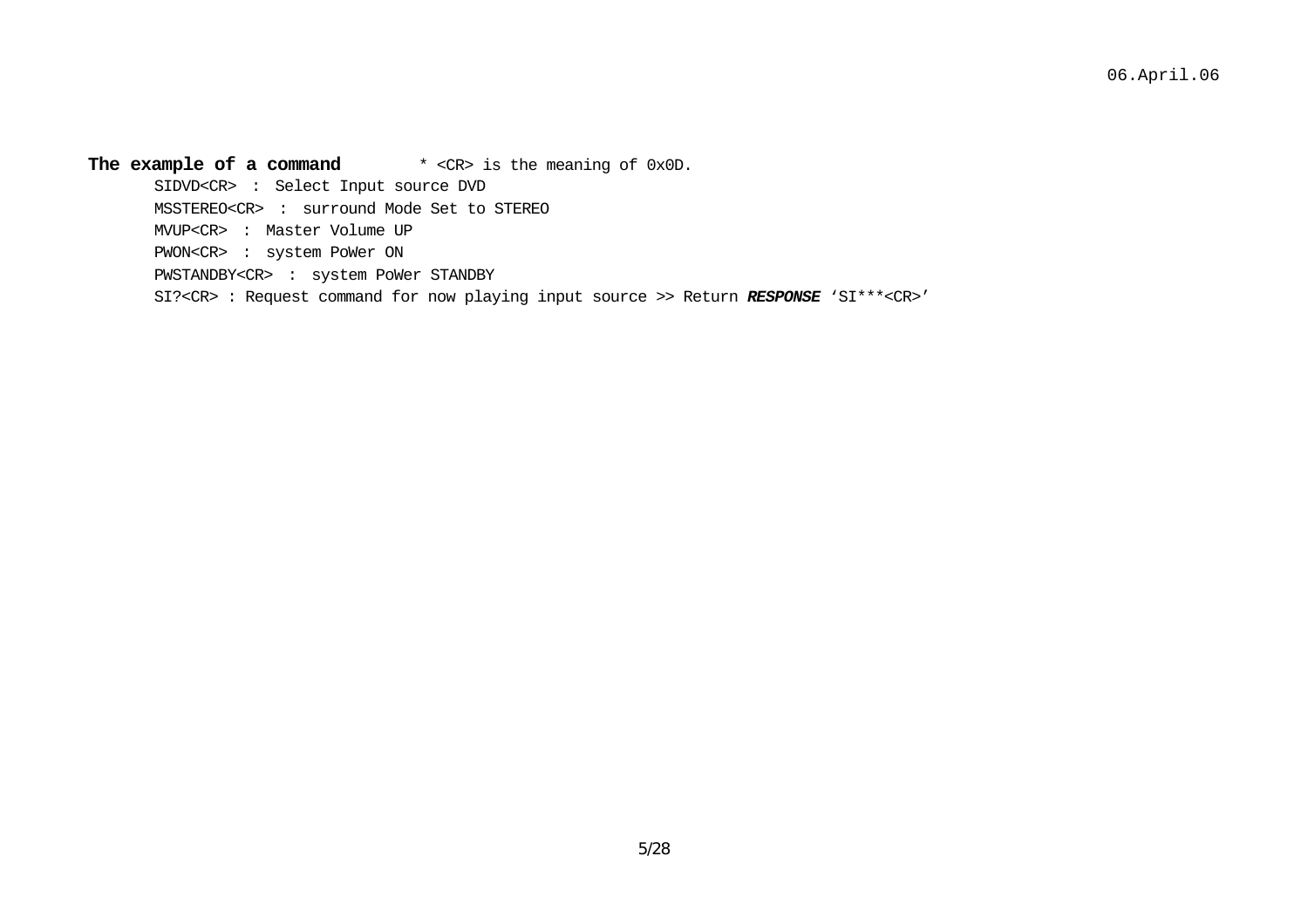#### **Others**

- A) *COMMAND* is receivable also during transmission of *EVENT*.
- B) Since CHANNEL VOLUME changes simultaneously when the SURROUND MODE changes, the value of the channel volume of all channels returns as *EVENT*.
- C) CHANNEL VOLUME returns the data of ALL channels by the present SURROUND MODE also including an intact channel. In this case, the data of an intact channel is set to "50".
- D) Since SURROUND MODE changes simultaneously when the INPUT source changes, the SURROUND MODE (and also the value of the channel volume of all channels , It described in B) ) returns as *EVENT*.
- E) When SURROUND MODE is the same in between INPUT source change before and after, *EVENT* of SURROUND MODE and CHANNEL VOLUME does NOT return.
- F) Although *EVENT* of SURROUND MODE returns when the present SURROUND MODE is set up again, CHANNEL VOLUME does NOT return.
- G) When SURROUND MODE is changed, before returning SURROUND MODE after change as *EVENT*, the present SURROUND MODE is returned.
- H) The *RESPONSE* should be sent as opposed to the request command by all the commands with which an *EVENT* exists , not need to the another request commands(ex. SV command).
- I) The *PARAMETER* (with *COMMAND* and *RESPONSE*, *EVENT*) of minimum level of MASTER VOLUME defines "99".
- J) If the MASTER VOLUME & CHANNEL VOLUME set with 0.5dB step, the *PARAMETER* (with *COMMAND* and *RESPONSE*, *EVENT*) defines three ASCII characters as bellows.

ex. MASTER VOLUME =  $+1.0$ dB : MV81<CR> +0.5dB : MV805<CR> 0dB : MV80<CR> -0.5dB : MV795<CR> -1.0dB : MV79<CR> | | -79.5dB : MV005<CR> -80.0dB : MV00<CR> --- : MV99<CR>

\* At the \*\*.0dB step, only uses two ASCII characters as *PARAMETER*, same as usual.

K) Four seconds later, please transmit the next *COMMAND* after transmitting a power on *COMMAND* PWON).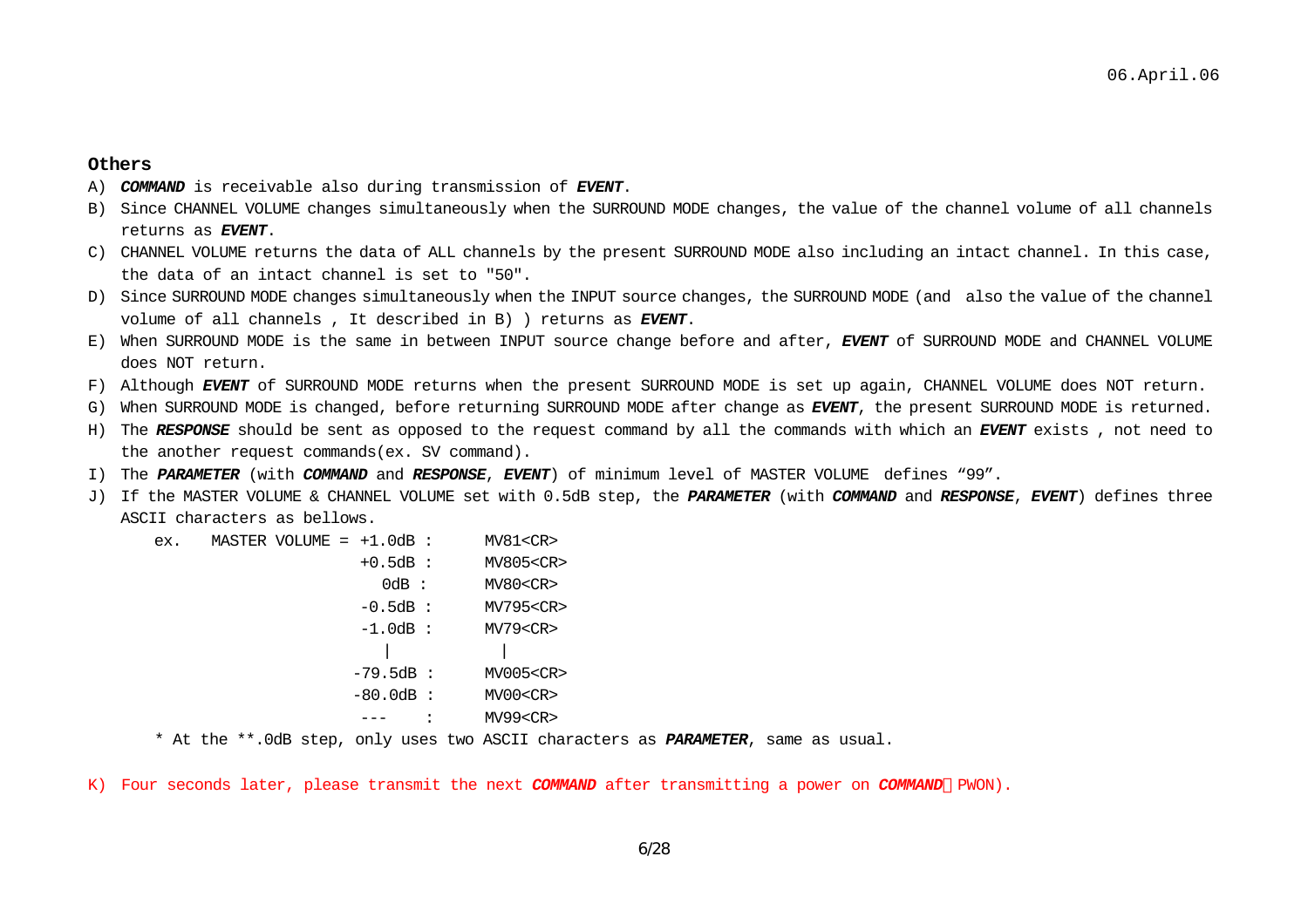| COMMAND   | <b>PARAMETER</b> | function                                      | example              |
|-----------|------------------|-----------------------------------------------|----------------------|
| PW        | <b>ON</b>        | POWER ON/STANDBY change                       | PWON <cr></cr>       |
|           | STANDBY          |                                               | PWSTANDBY <cr></cr>  |
|           | ?                | Request PW Status                             | PW? < CR             |
| MV        | UP               | MASTER VOLUME UP/DOWN, direct change to **dB  | MVUP <cr></cr>       |
|           | <b>DOWN</b>      |                                               | MVDOWN <cr></cr>     |
|           | $***$            | **:00 to 99 by ASCII, 80=0dB, 99 =--- (MIN)   | MV80 < CR            |
|           | $\mathbf{P}$     | Request MV Status                             | MV? < CR             |
| <b>CV</b> | FL UP            | CHANNEL VOLUME UP/DOWN, direct change to **dB | CVFL UP <cr></cr>    |
|           | FL DOWN          | ---FRONT Lch                                  | CVFL DOWN <cr></cr>  |
|           | $FT.$ **         | **:38 to 62 by ASCII, 50=0dB                  | CVFL 50 <cr></cr>    |
|           | FR UP            |                                               | CVFR UP <cr></cr>    |
|           | FR DOWN          | ---FRONT Rch                                  | CVFR DOWN <cr></cr>  |
|           | FR **            | **:38 to 62 by ASCII, $50=0dB$                | CVFR 50 <cr></cr>    |
|           | C UP             |                                               | CVC UP <cr></cr>     |
|           | C DOWN           | ---CENTERch                                   | CVC DOWN <cr></cr>   |
|           | $C \star \star$  | **:38 to 62 by ASCII, $50=0dB$                | $CVC$ $50 < CR$      |
|           | SW UP            |                                               | CVSW UP <cr></cr>    |
|           | SW DOWN          | ---SUBWOOFERch                                | CVSW DOWN <cr></cr>  |
|           | $SW$ **          | **:00,38 to 62 by ASCII, 50=0dB,00=OFF        | CVSW 50 < CR         |
|           | SL UP            |                                               | CVSL UP <cr></cr>    |
|           | SL DOWN          | ---SURROUND Lch                               | CVSL DOWN <cr></cr>  |
|           | $SL$ **          | **:38 to 62 by ASCII, $50=0dB$                | CVSL 50 <cr></cr>    |
|           | SR UP            |                                               | CVSR UP <cr></cr>    |
|           | SR DOWN          | ---SURROUND Rch                               | CVSR DOWN <cr></cr>  |
|           | $SR$ **          | **:38 to 62 by ASCII, $50=0dB$                | CVSR 50 <cr></cr>    |
|           | SBL UP           | ---SURROUND BACK Lch (SBch 2SP)               | CVSBL UP <cr></cr>   |
|           | SBL DOWN         |                                               | CVSBL DOWN <cr></cr> |
|           | SBL **           | **:38 to 62 by ASCII, 50=0dB                  | CVSBL 50 <cr></cr>   |
|           | SBR UP           | ---SURROUND BACK Rch (SBch 2SP)               | CVSBR UP <cr></cr>   |
|           | SBR DOWN         |                                               | CVSBR DOWN <cr></cr> |
|           | SBR **           | **:38 to 62 by ASCII, $50=0dB$                | CVSBR 50 <cr></cr>   |

# **COMMAND and PARAMETER list**

MV , CV COMMAND : "\*" parameter uses two or three ASCII characters. (see page4 J) section)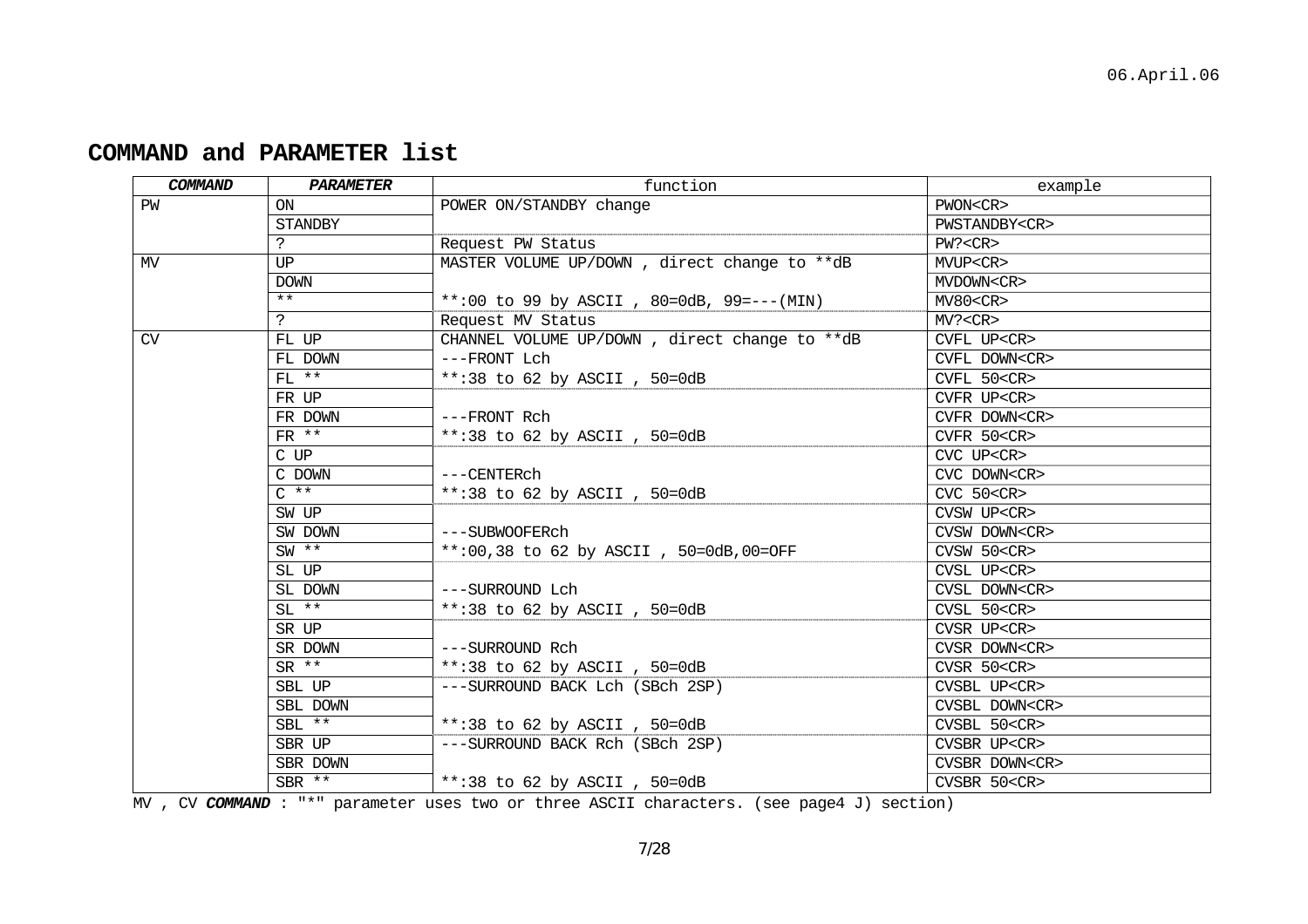| COMMAND        | PARAMETER      | function                                             | example              |
|----------------|----------------|------------------------------------------------------|----------------------|
| CV             | SB UP          | (SBch 1SP)<br>---SURROUND BACKch                     | CVSB UP <cr></cr>    |
|                | SB DOWN        |                                                      | CVSB DOWN <cr></cr>  |
|                | $SB$ **        | **:00 to 99 by ASCII, 50=0dB                         | $CVSB$ 50 $CR$       |
|                | ?              | Request CV Status                                    | CV? < CR             |
| MU             | ON             | OUTPUT MUTE ON/OFF change                            | MUON <cr></cr>       |
|                | OFF            |                                                      | MUOFF <cr></cr>      |
|                | ?              | Request MU Status                                    | MU? < CR             |
| SI             | PHONO          | Select INPUT source                                  | SIPHONO <cr></cr>    |
|                | CD             |                                                      | SICD <cr></cr>       |
|                | <b>TUNER</b>   |                                                      | SITUNER <cr></cr>    |
|                | <b>DVD</b>     |                                                      | SIDVD <cr></cr>      |
|                | <b>VDP</b>     |                                                      | SIVDP <cr></cr>      |
|                | TV             |                                                      | SITV <cr></cr>       |
|                | <b>DBS</b>     |                                                      | SIDBS <cr></cr>      |
|                | $VCR-1$        |                                                      | SIVCR-1 <cr></cr>    |
|                | $VCR-2$        |                                                      | SIVCR-2 <cr></cr>    |
|                | $VCR-3$        | ---Invalid at AVR-4306                               | SIVCR-3 <cr></cr>    |
|                | V.AUX          |                                                      | SIV.AUX <cr></cr>    |
|                | CDR/TAPE       |                                                      | SICDR/TAPE <cr></cr> |
|                | <b>AUXNET</b>  |                                                      | SIAUXNET <cr></cr>   |
|                | <b>AUXIPOD</b> |                                                      | SIAUXOPOD <cr></cr>  |
|                | $\mathbf{P}$   | Request SI Status                                    | SI? < CR             |
| ZM             | <b>ON</b>      | MAIN-ZONE ON/OFF change at AVR-4306                  | ZMON <cr></cr>       |
|                | OFF            |                                                      | ZMOFF <cr></cr>      |
|                | S.             | Request ZM Status                                    | ZM? < CR             |
| Z <sub>2</sub> | PHONO          | MULTI ZONE-2 mode set, and select source at AVR-4306 | Z2PHONO <cr></cr>    |
|                |                | ---The name of PARAMETER is                          |                      |
|                | <b>AUXIPOD</b> | the same as that of the time of SI COMMAND.          | Z2AUXIPOD <cr></cr>  |
|                | <b>SOURCE</b>  | MULTI ZONE-2 mode cancel at AVR-4306                 | Z2SOURCE <cr></cr>   |

CV , Z2 *COMMAND* : "\*" parameter uses two ASCII characters. (see page4 J) section)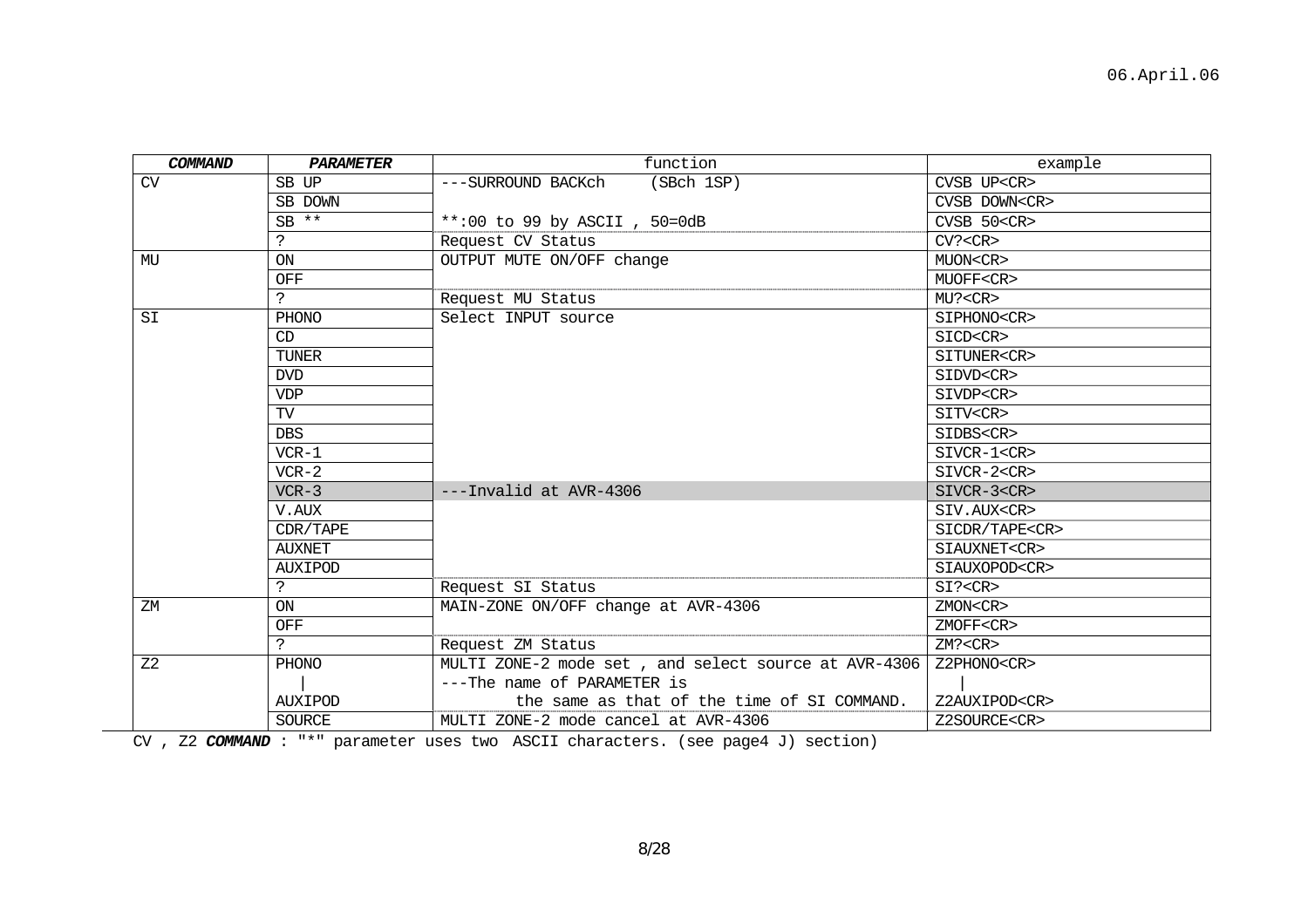| COMMAND        | <b>PARAMETER</b> | function                                             | example             |
|----------------|------------------|------------------------------------------------------|---------------------|
| Z <sub>2</sub> | UP               | MULTI ZONE-2 VOLUME UP/DOWN, direct change to **dB   | Z2UP < CR           |
|                | <b>DOWN</b>      | at AVR-4306                                          | Z2DOWN <cr></cr>    |
|                | $***$            | **:10 to 99 by ASCII, 80=0dB, 99 = --- (MIN)         | Z280 < CR           |
|                | ON               | MULTI ZONE-2 ON/OFF change at AVR-4306               | Z2ON < CR           |
|                | OFF              |                                                      | Z2OFF <cr></cr>     |
|                | S.               | Request Z2 Status                                    | Z2? < CR            |
| Z2MU           | ON               | ZONE2 OUTPUT MUTE ON/OFF change                      | Z2MUON <cr></cr>    |
|                | OFF              |                                                      | Z2MUOFF <cr></cr>   |
|                | S.               | Request Z2MU Status                                  | Z2MU? <cr></cr>     |
| Z <sub>3</sub> | PHONO            | MULTI ZONE-3 mode set, and select source at AVR-4306 | Z3PHONO <cr></cr>   |
|                |                  | ---The name of PARAMETER is                          |                     |
|                | <b>AUXIPOD</b>   | the same as that of the time of SI COMMAND.          | Z3AUXIPOD <cr></cr> |
|                | SOURCE           | MULTI ZONE-3 mode cancel                             | Z3SOURCE <cr></cr>  |
|                | UP               | MULTI ZONE-3 VOLUME UP/DOWN, direct change to **dB   | Z3UP <cr></cr>      |
|                | <b>DOWN</b>      |                                                      | Z3DOWN <cr></cr>    |
|                | $***$            | **:10 to 99 by ASCII, 80=0dB, 99=---(MIN)            | $Z380<$ CR $>$      |
|                | ON               | MULTI ZONE-3 ON/OFF change at AVR-4306               | Z3ON < CR           |
|                | OFF              |                                                      | Z3OFF <cr></cr>     |
|                | ?                | Request Z3 Status                                    | Z2? < CR            |
| Z3MU           | ON               | ZONE3 OUTPUT MUTE ON/OFF change                      | Z3MUON <cr></cr>    |
|                | <b>OFF</b>       |                                                      | Z3MUOFF <cr></cr>   |
|                | $\mathbf{P}$     | Request Z3MU Status                                  | Z3MU? <cr></cr>     |
| <b>SR</b>      | PHONO            | REC SELECT mode set, and select source               | SRPHONO <cr></cr>   |
|                |                  | ---The name of PARAMETER is                          |                     |
|                | <b>AUXIPOD</b>   | the same as that of the time of SI COMMAND.          | SRAUXIPOD <cr></cr> |
|                | <b>SOURCE</b>    | REC SELECT mode cancel                               | SRSOURCE <cr></cr>  |
|                | ?                | Request SR Status                                    | SR? < CR            |
|                |                  |                                                      |                     |

Z3 *COMMAND* : "\*" parameter uses two ASCII characters. (see page4 J) section)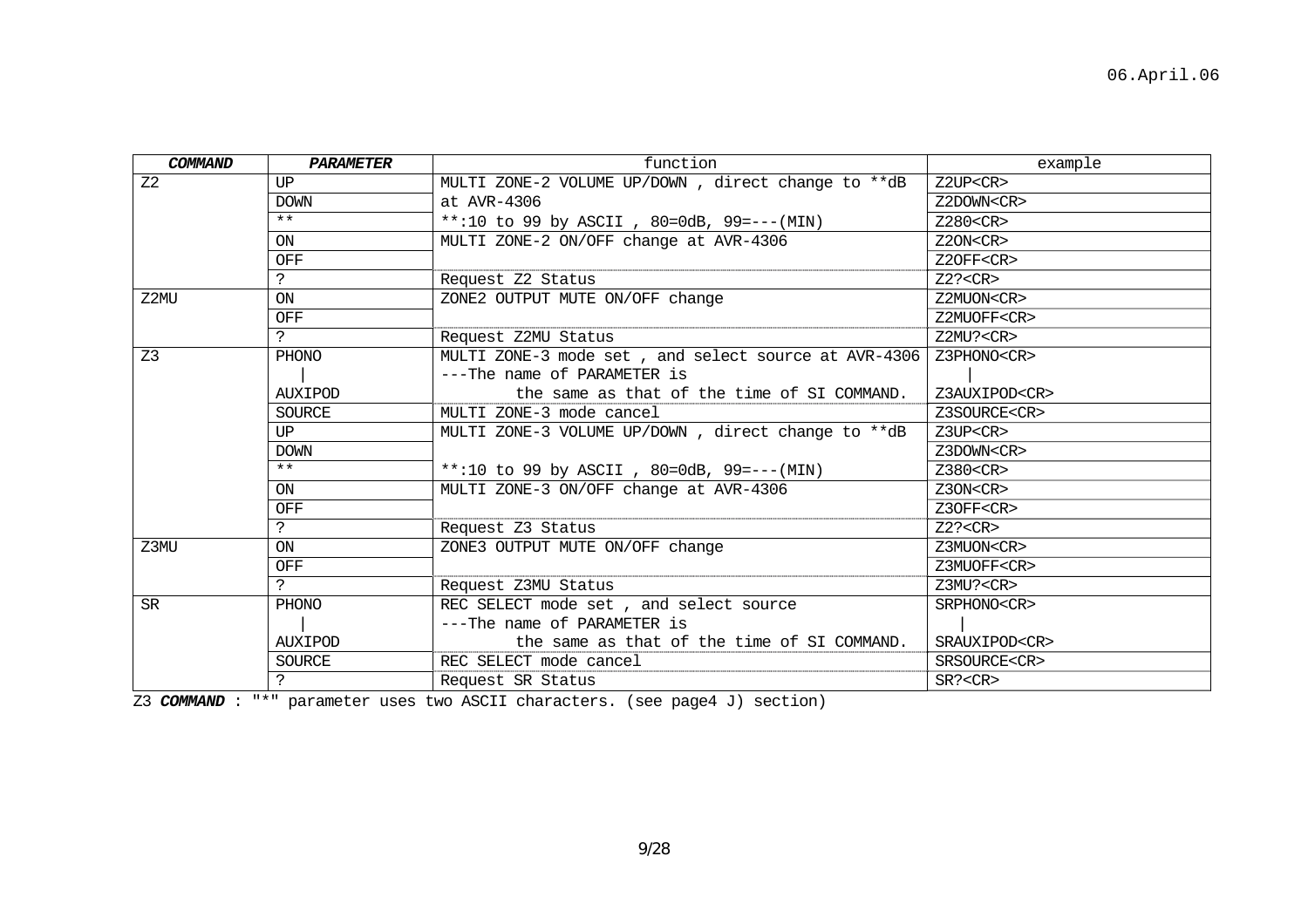| COMMAND   | PARAMETER       | function                                         | example                     |
|-----------|-----------------|--------------------------------------------------|-----------------------------|
| <b>SD</b> | <b>AUTO</b>     | set DIGITAL INPUT AUTO mode                      | SDAUTO <cr></cr>            |
|           | PCM             | set DIGITAL INPUT force PCM mode                 | SDPCM <cr></cr>             |
|           | <b>DTS</b>      | set DIGITAL INPUT force DTS mode                 | SDDTS <cr></cr>             |
|           | ANALOG          | set force ANALOG INPUT mode                      | SDANALOG <cr></cr>          |
|           | EXT.IN-1        | ---Set EXT. IN mode at AVR-4306                  | SDEXT. IN-1 <cr></cr>       |
|           | EXT. IN-2       | ---Invalid at AVR-4306                           | SDEXT. IN-2 <cr></cr>       |
|           | ?               | Request SD Status                                | SD? < CR                    |
| <b>SV</b> | DVD             | VIDEO SELECT mode set, and select source         | SVDVD <cr></cr>             |
|           | VDP             |                                                  | SVVDP <cr></cr>             |
|           | TV              |                                                  | SVTV <cr></cr>              |
|           | <b>DBS</b>      |                                                  | SVDBS <cr></cr>             |
|           | $VCR-1$         |                                                  | $SVVCR-1 < CR$              |
|           | $VCR-2$         |                                                  | $SVVCR-2 < CR$              |
|           | $VCR-3$         | $---Invalid at AVR-4306$                         | $SVVCR-3 < CR$              |
|           | V.AUX           |                                                  | SVV.AUX <cr></cr>           |
|           | <b>AUXIPOD</b>  |                                                  | SVAUXIPOD <cr></cr>         |
|           | <b>SOURCE</b>   | VIDEO SELECT mode cancel                         | SVSOURCE <cr></cr>          |
|           | $\mathbf{P}$    | Request SV Status                                | SV? < CR                    |
| MS        | <b>DIRECT</b>   | SURROUND mode set                                | MSDIRECT <cr></cr>          |
|           | PURE DIRECT     |                                                  | MSPURE DIRECT <cr></cr>     |
|           | <b>STEREO</b>   |                                                  | MSSTEREO <cr></cr>          |
|           | MULTI CH IN     | ---This is received as "SATNDARD".               | MSMULTI CH IN <cr></cr>     |
|           | MULTI CH DIRECT |                                                  | MSMULTI CH DIRECT <cr></cr> |
|           | MULTI CH PURE D |                                                  | MSMULTI CH PURE D <cr></cr> |
|           | DOLBY PRO LOGIC | All are received as "STANDARD",                  | MSDOLBY PRO LOGIC <cr></cr> |
|           | DOLBY PL2       | the surround mode which changed return as EVENT. | MSDOLBY PL2 <cr></cr>       |
|           | DOLBY PL2x      |                                                  | MSDOLBY PL2X <cr></cr>      |
|           | DOLBY DIGITAL   |                                                  | MSDOLBY DIGITAL <cr></cr>   |
|           | DOLBY D EX      |                                                  | MSDOLBY D EX <cr></cr>      |
|           | DTS NEO:6       | All are received as "DTS SURROUND",              | MSDTS NEO:6 <cr></cr>       |
|           | DTS SURROUND    |                                                  | MSDTS SURROUND <cr></cr>    |
|           | DTS ES DSCRT6.1 |                                                  | MSDTS ES DSCRT6.1 <cr></cr> |
|           | DTS ES MTRX6.1  |                                                  | MSDTS ES MTRX6.1 <cr></cr>  |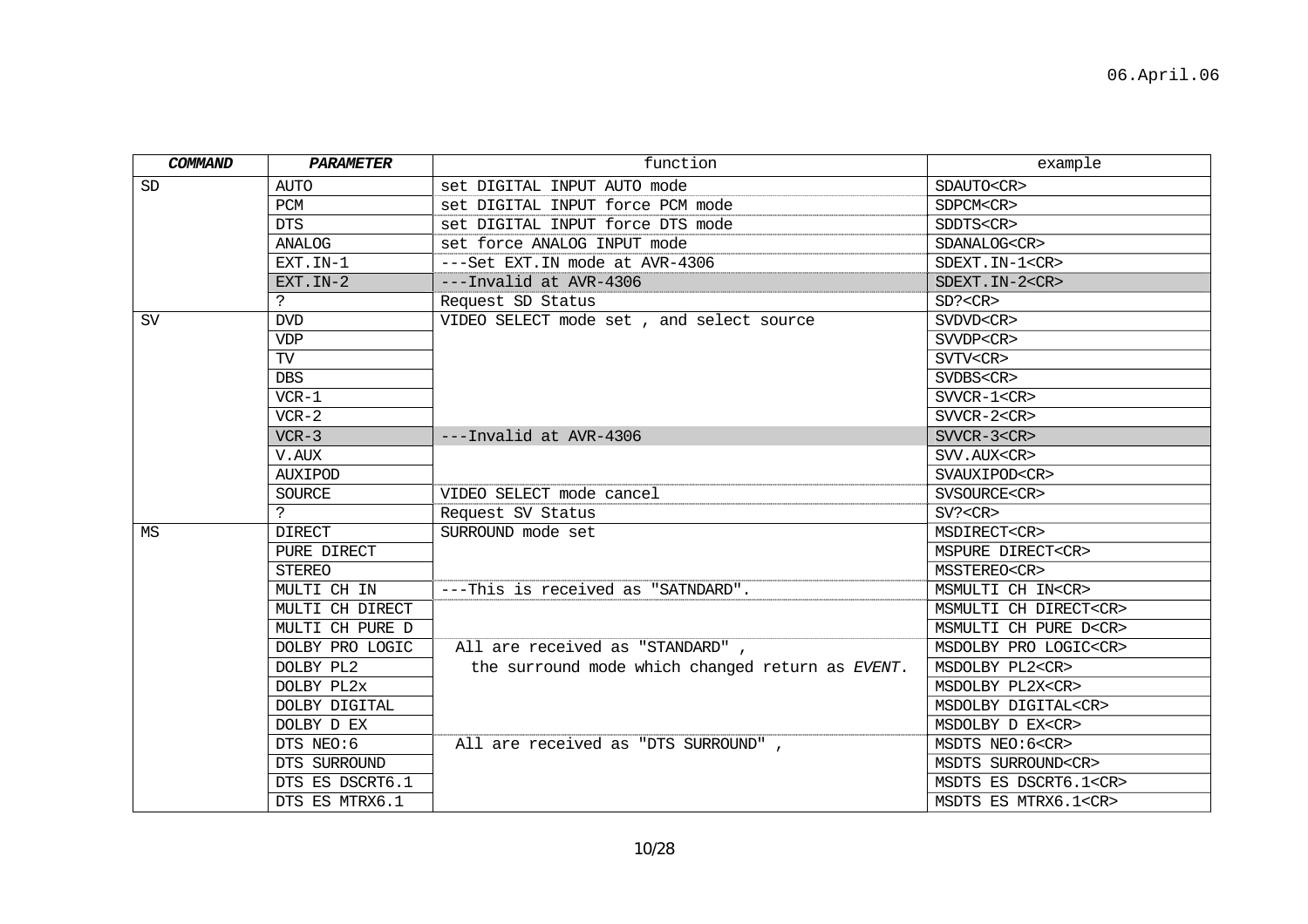| COMMAND | PARAMETER           | function                                         | example                     |
|---------|---------------------|--------------------------------------------------|-----------------------------|
| MS      | DOLBY H/P           | ---Invalid at AVR-4306 model                     | MSDOLBY H/P <cr></cr>       |
|         | DTS+DOLBY H/P       | ---Invalid at AVR-4306 model                     | MSDTS+DOLBY H/P <cr></cr>   |
|         | HOME THX CINEMA     | ---Invalid at AVR-4306 model                     | MSHOME THX CINEMA <cr></cr> |
|         | THX5.1              | ---Invalid at AVR-4306 model                     | MSTHX5.1 <cr></cr>          |
|         | THX U2 CINEMA       | ---Invalid at AVR-4306 model                     | MSTHX U2 CINEMA <cr></cr>   |
|         | THX MUSIC MODE      | ---Invalid at AVR-4306 model                     | MSTHX MUSIC MODE <cr></cr>  |
|         | THX GAMES MODE      | ---Invalid at AVR-4306 model                     | MSTHX GAMES MODE <cr></cr>  |
|         | THX6.1              | ---Invalid at AVR-4306 model                     | MSTHX6.1 <cr></cr>          |
|         | THX SURROUND EX     | ---Invalid at AVR-4306 model                     | MSTHX SURROUND EX <cr></cr> |
|         | WIDE SCREEN         |                                                  | MSWIDE SCREEN <cr></cr>     |
|         | 5CH STEREO          | Both are received as "5CH/7CH STEREO",           | MS5CH STEREO <cr></cr>      |
|         | 7CH STEREO          | the surround mode which changed return as EVENT. | MS7CH STEREO <cr></cr>      |
|         | SUPER STADIUM       |                                                  | MSSUPER STADIUM <cr></cr>   |
|         | ROCK ARENA          |                                                  | MSROCK ARENA <cr></cr>      |
|         | <b>JAZZ CLUB</b>    |                                                  | MSJAZZ CLUB <cr></cr>       |
|         | CLASSIC CONCERT     |                                                  | MSCLASSIC CONCERT <cr></cr> |
|         | MONO MOVIE          |                                                  | MSMONO MOVIE <cr></cr>      |
|         | MATRIX              |                                                  | MSMATRIX <cr></cr>          |
|         | VIDEO GAME          |                                                  | MSVIDEO GAME <cr></cr>      |
|         | VIRTUAL             |                                                  | MSVIRTUAL <cr></cr>         |
|         | MPEG2 AAC           | ---Invalid at AVR model                          | MSMPEG2 AAC <cr></cr>       |
|         | AAC+DOLBY EX        | ---Invalid at AVR model                          | MSAAC+DOLBY EX <cr></cr>    |
|         |                     | Request MS Status                                | MS? < CR                    |
|         | USER1               | USER1-3 MODE SELECT                              | MSUSER1 <cr></cr>           |
|         | USER2               |                                                  | MSUSER2 <cr></cr>           |
|         | USER3               |                                                  | MSUSER3 <cr></cr>           |
|         | USER1 MEMORY        | USER1-3 MODE MEMORY                              | MSUSER1 MEMORY <cr></cr>    |
|         | USER2 MEMORY        |                                                  | MSUSER2 MEMORY <cr></cr>    |
|         | <b>USER3 MEMORY</b> |                                                  | MSUSER3 MEMORY <cr></cr>    |
|         | USER ?              | Request MSUSER Status                            | MSUSER ? <cr></cr>          |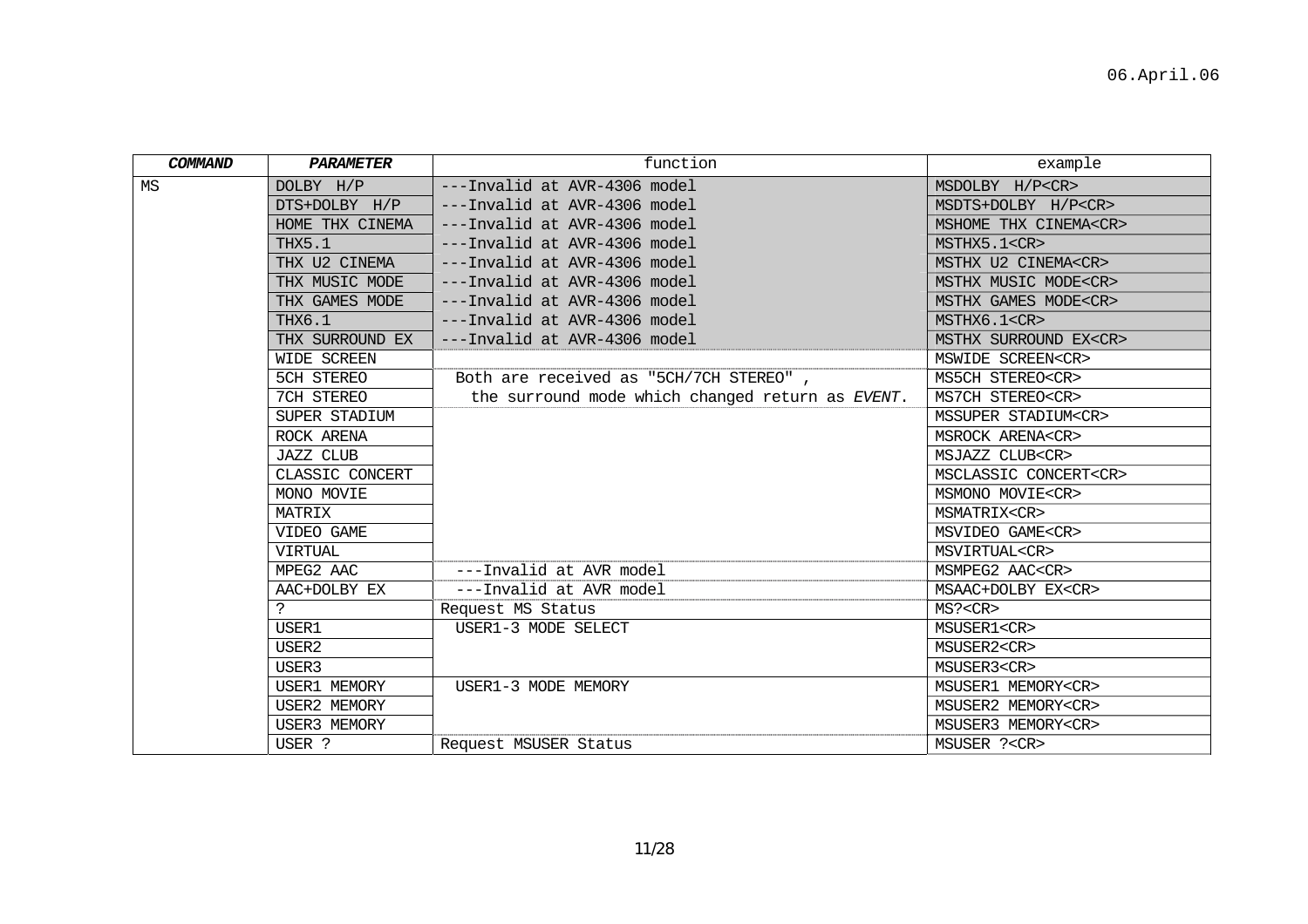| COMMAND | <b>PARAMETER</b>  | function                                                 | example                       |
|---------|-------------------|----------------------------------------------------------|-------------------------------|
| PS      | TONE DEFEAT ON    | PARAMETER setting                                        | PSTONE DEFEAT ON <cr></cr>    |
|         | TONE DEFEAT OFF   | TONE DEFEAT ON/OFF                                       | PSTONE DEFEAT OFF <cr></cr>   |
|         | TONE DEFEAT ?     | Request PSTONE DEFEAT Status                             | PSTONE DEFEAT ? <cr></cr>     |
|         | SB: MTRX ON       | SURROUND BACK SP MODE set                                | PSSB: MTRX ON <cr></cr>       |
|         | SB:NON MTRX       |                                                          | PSSB: NON MTRX <cr></cr>      |
|         | SB: PL2xCINEMA    |                                                          | PSSB: PL2X CINEMA <cr></cr>   |
|         | SB: PL2xMUSIC     |                                                          | PSSB: PL2X MUSIC <cr></cr>    |
|         | SB:OFF            |                                                          | PSSB: OFF <cr></cr>           |
|         | $SB:$ ?           | Request PSSB: Status                                     | PSSB: ? <cr></cr>             |
|         | CINEMA EQ.ON      | CINEMA EO. ON/OFF                                        | PSCINEMA EQ.ON <cr></cr>      |
|         | CINEMA EQ.OFF     |                                                          | PSCINEMA EO.OFF <cr></cr>     |
|         | CINEMA EQ.OFF     | Request PSCINEMA EQ. Status                              | PSCINEMA EQ. ?< CR>           |
|         | MODE: MUSIC       | CINEMA / MUSIC / GAME / PL mode change                   | PSMODE: MUSIC <cr></cr>       |
|         | MODE: CINEMA      | (This parameter can change DOLBY PL2, PL2x, NEO:6 mode.) | PSMODE: CINEMA <cr></cr>      |
|         | MODE: GAME        | ---SB=ON PL2x mode / SB=OFF PL2 mode                     | PSMODE: GAME <cr></cr>        |
|         | MODE: PRO LOGIC   | --- GAME can change DOLBY PL2 & PL2x mode                | PSMODE: PRO LOGIC <cr></cr>   |
|         |                   | --- PL can change ONLY DOLBY PL2 mode                    |                               |
|         | MODE: ?           | Request PSMODE: Status                                   | PSMODE: ? <cr></cr>           |
|         | ROOM EQ: AUDYSSEY | ROOM EQ mode direct change                               | PSROOM EO: AUDYSSEY <cr></cr> |
|         | ROOM EO: FRONT    |                                                          | PSROOM EO: FRONT <cr></cr>    |
|         | ROOM EQ: FLAT     |                                                          | PSROOM EQ: FLAT <cr></cr>     |
|         | ROOM EQ: MANUAL   |                                                          | PSROOM EO: MANUAL <cr></cr>   |
|         | ROOM EQ:OFF       |                                                          | PSROOM EQ:OFF <cr></cr>       |
|         | ROOM EQ ?         | Request PS ROOM EQ: Status                               | PSROOM EQ: ?< CR>             |
|         | DELAY UP          | AUDIO DELAY UP/DOWN, direct change to ***dB              | PSDELAY UP <cr></cr>          |
|         | DELAY DOWN        | ***:000 to 999 by ASCII, 000=0ms, 200=200ms              | PSDELAY DOWN <cr></cr>        |
|         | DELAY ***         | --- AVR-4306 can be operated from 0 to 200               | PSDELAY 200 <cr></cr>         |
|         | NIGHT ON          | NIGHT MODE ON/OFF                                        | PSNIGHT ON <cr></cr>          |
|         | NIGHT OFF         | (This parameter can change DOLBY DIGITAL SIGNAL )        | PSNIGHT OFF <cr></cr>         |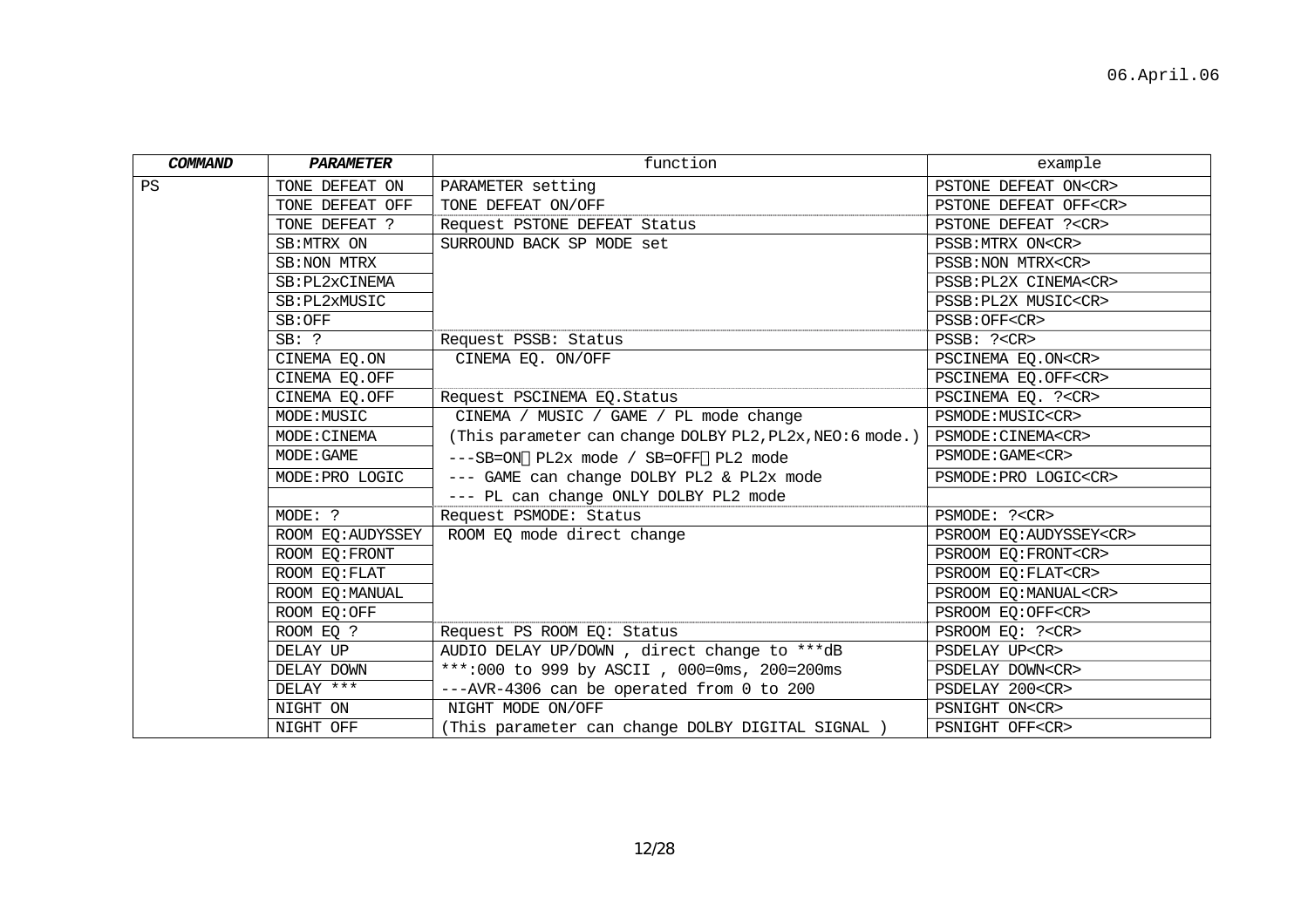| COMMAND   | PARAMETER          | function                                             | example              |
|-----------|--------------------|------------------------------------------------------|----------------------|
| TF        | UP                 | TUNER Frequency UP/DOWN, direct change               | TFUP <cr></cr>       |
|           | <b>DOWN</b>        |                                                      | TFDOWN <cr></cr>     |
|           | ****** (6 digits)  | $---$ ****.** kHz at AM band (>050000 is AM.)        | TF105000 <cr></cr>   |
|           |                    | ****.** MHz at FM band $(\le 050000 \text{ is FM.})$ | (1050.00 kHz at AM)  |
|           | $XM***$ (3 digits) | --- *** CH at XM band (North America model Only)     | TFXM001 <cr></cr>    |
|           |                    |                                                      | $(XM001 \ CH at XM)$ |
|           |                    | Request TF Status                                    | TF? < CR             |
| TP        | UP                 | TUNER PRESET CH UP/DOWN, direct change to No.**      | TPUP <cr></cr>       |
|           | <b>DOWN</b>        |                                                      | TPDOWN <cr></cr>     |
|           | **(PRESET No.)     |                                                      | TPA1 <cr></cr>       |
|           |                    |                                                      | (PRESET NO. "A1")    |
|           |                    | Request TP Status                                    | TP? < CR             |
|           | MEMORY             | TUNER PRESET MEMORY                                  | TPMEMORY <cr></cr>   |
| <b>TM</b> |                    | TUNER BAND, MODE Select                              |                      |
|           | ΆM                 | ---Band set to AM                                    | TMAM <cr></cr>       |
|           | FM                 | ---Band set to FM                                    | TMFM <cr></cr>       |
|           | XM                 | ---Band set to XM (North America model Only)         | TMXM <cr></cr>       |
|           | ?                  | Request TM Status                                    | TM? < CR             |
|           | AUTO               | ---Tuning mode set to AUTO mode                      | TMAUTO <cr></cr>     |
|           | MANUAL             | ---Tuning mode set to MANUAL mode                    | TMMANUAL <cr></cr>   |

TF, TP, TM *COMMAND* : '\*' parameters can NOT operate when INPUT source isn't TUNER.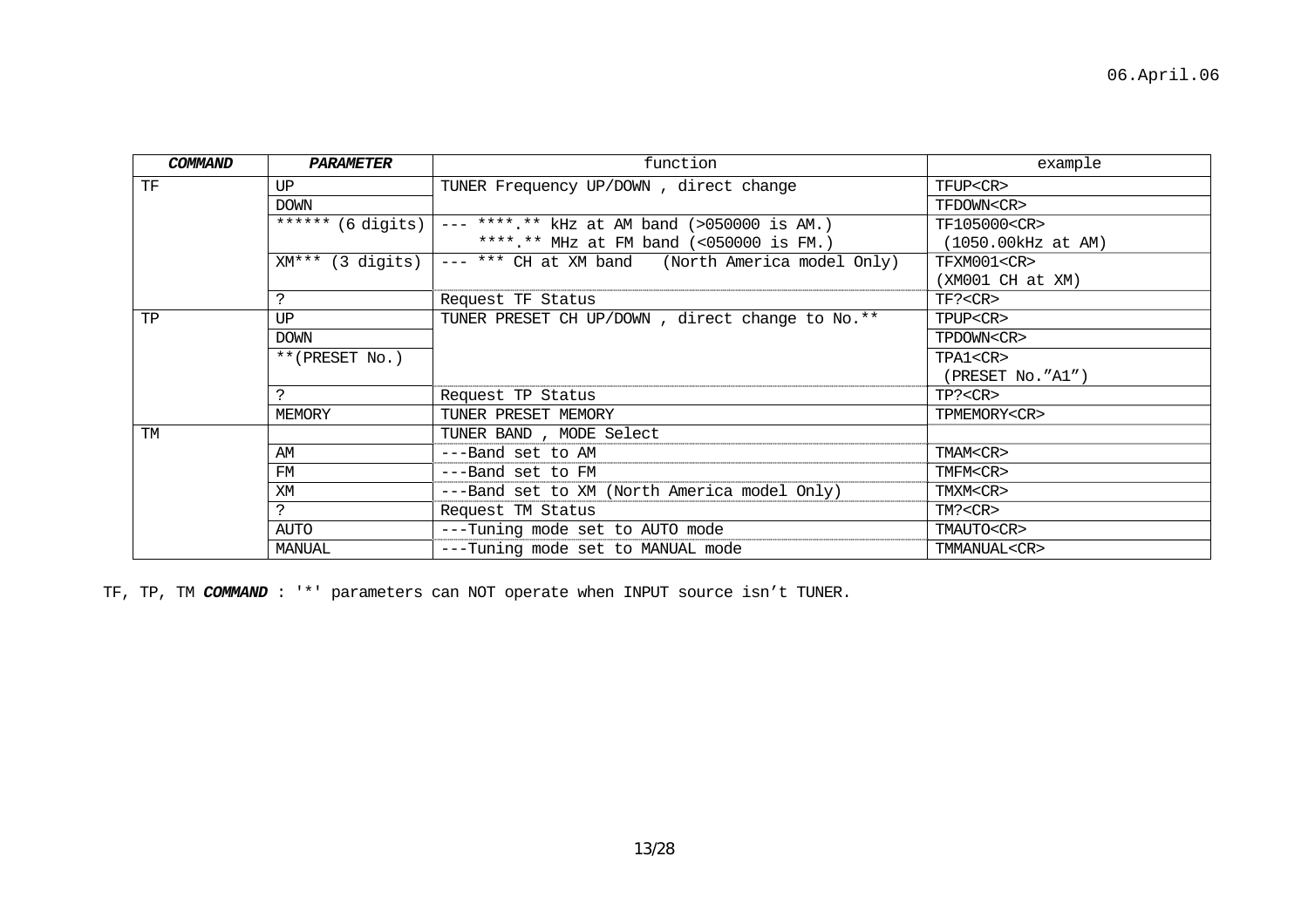| COMMAND        | <b>PARAMETER</b> | function                                                 | example            |
|----------------|------------------|----------------------------------------------------------|--------------------|
| SI             | <b>AUXUSB</b>    | Select INPUT source AUXNET and USB Start Playback        | SIAUXUSB <cr></cr> |
| Z <sub>2</sub> | <b>AUXUSB</b>    | Select MULTI ZONE-2 source AUXNET and USB Start Playback | Z2AUXUSB <cr></cr> |
| Z <sub>3</sub> | <b>AUXUSB</b>    | Select MULTI ZONE-2 source AUXNET and USB Start Playback | Z3AUXUSB <cr></cr> |
| <b>NS</b>      | 90               | "Cursor Up" Control                                      | NS90 < CR          |
|                | 91               | "Cursor Down" Control                                    | NS91 < CR          |
|                | 92               | "Cursor Left" Control                                    | NS92 < CR          |
|                | 93               | "Cursor Right" Control                                   | NS93 < CR          |
|                | 94               | "Enter (Play/Pause)" Control                             | NS94 < CR          |
|                | 9A               | "Play" Control                                           | NS9A <cr></cr>     |
|                | 9 <sub>B</sub>   | "Pause" Control                                          | NS9B <cr></cr>     |
|                | 9C               | "Stop" Control                                           | NS9C <cr></cr>     |
|                | 9 <sub>D</sub>   | "Skip Plus" Control                                      | NS9D <cr></cr>     |
|                | 9E               | "Skip Minus" Control                                     | NS9E <cr></cr>     |
|                | 9H               | "Repeat One" (USB Only)                                  | NS9H <cr></cr>     |
|                | 9I               | "Repeat All" (USB Only)                                  | NS9I <cr></cr>     |
|                | 9J               | "Repeat Off" (USB Only)                                  | NS9J <cr></cr>     |
|                | 9ĸ               | "Random On/Repeat ALL" (USB Only)                        | NS9K <cr></cr>     |
|                | 9L               | "Random Off" (USB Only)                                  | NS9L <cr></cr>     |
| <b>NSA</b>     |                  | Request Onscreen Display Information List (mserver/USB)  | NSA <cr></cr>      |
|                |                  | (ASCII CODE Character)                                   | (Return NSA0-NSA8. |
|                |                  |                                                          | Refer to Page 25   |
| <b>NSE</b>     |                  | Request Onscreen Display Information List (mserver/USB)  | NSE <cr></cr>      |
|                |                  | (UTF-8 CODE Character )                                  | (Return NSE0-NSE8. |
|                |                  |                                                          | Refer to Page 26   |

## **mServer/USB Extended Control**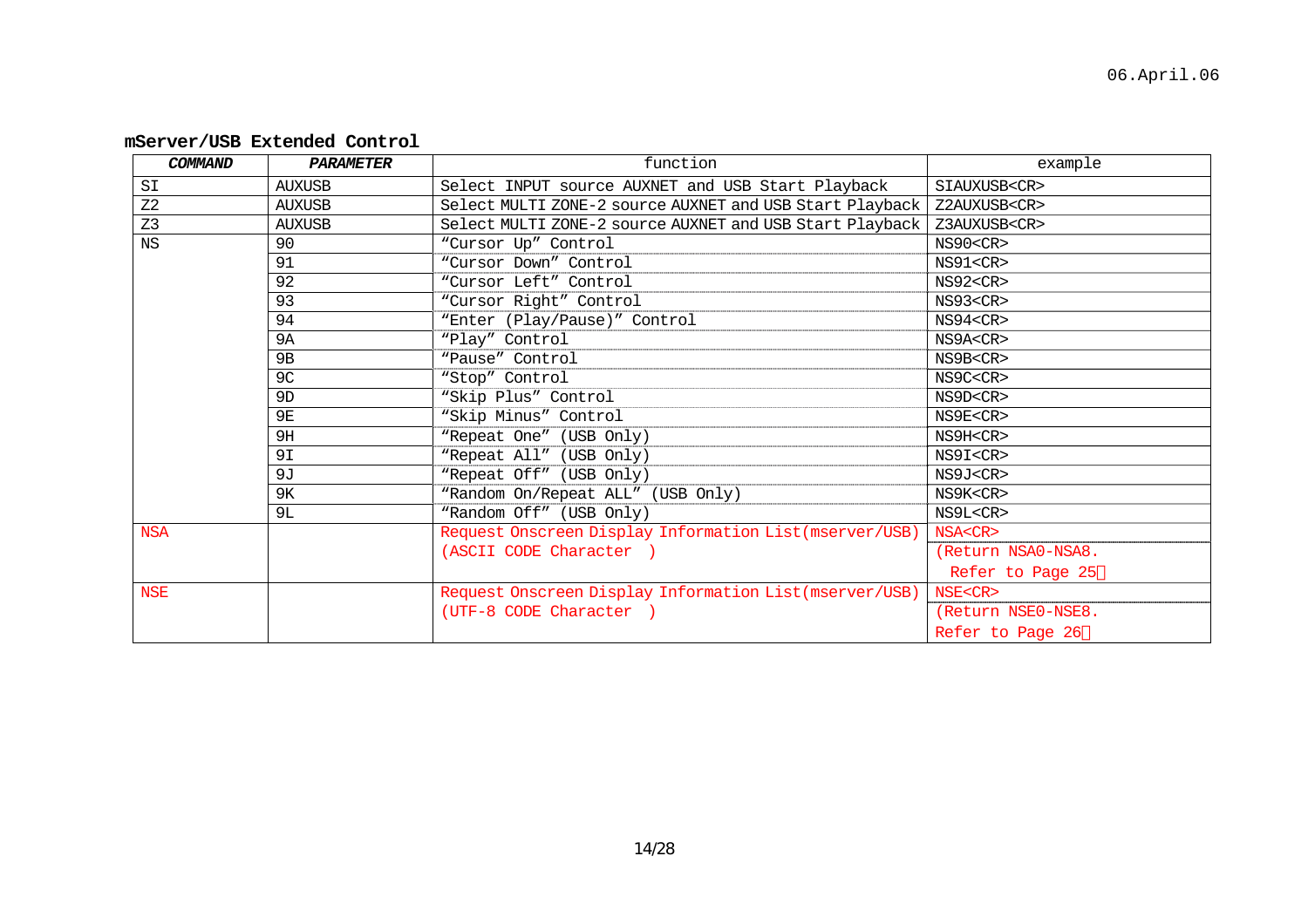**iPod Extended Control** 

| COMMAND    | PARAMETER      | function                                        | example            |
|------------|----------------|-------------------------------------------------|--------------------|
| IP         | 90             | "Cursor Up" Control                             | IP90 < CR          |
|            | 91             | "Cursor Down" Control                           | IP91 < CR          |
|            | 92             | "Cursor Left" Control                           | $IP92<$ CR>        |
|            | 93             | "Cursor Right" Control                          | IP93 < CR          |
|            | 94             | "Enter (Play/Pause)" Control                    | IP94 < CR          |
|            | <b>9A</b>      | "Play/Pause" Control                            | IP9A <cr></cr>     |
|            | 9C             | "Stop" Control                                  | IP9C <cr></cr>     |
|            | 9 <sub>D</sub> | "Skip Plus" Control                             | IP9D <cr></cr>     |
|            | <b>9E</b>      | "Skip Minus" Control                            | IP9E <cr></cr>     |
|            | 9F             | "Manual Search Plus" Control                    | IP9F <cr></cr>     |
|            | 9G             | "Manual Search Minus" Control                   | IP9G <cr></cr>     |
|            | 9H             | "Repeat One" Control                            | IP9H <cr></cr>     |
|            | 9I             | "Repeat All" Control                            | IP9I <cr></cr>     |
|            | 9J             | "Repeat Off" Control                            | IP9J <cr></cr>     |
|            | 9κ             | "Shuffle Songs" Control                         | IP9K <cr></cr>     |
|            | 9L             | "Shuffle Album" Control                         | IP9L <cr></cr>     |
|            | 9M             | "Shuffle Off" Control                           | IP9M <cr></cr>     |
|            | 9 <sub>N</sub> | "MENU" Control                                  | IP9N <cr></cr>     |
|            | 9P             | Switch the "Browse Mode" Control                | IP9P <cr></cr>     |
|            | 9Q             | Switch the "Remote Mode" Control                | IP9Q <cr></cr>     |
| <b>IPA</b> |                | Request Onscreen Display Information List(iPOD) | IPA <cr></cr>      |
|            |                | (ASCII CODE Character)                          | (Return IPA0-IPA8. |
|            |                |                                                 | Refer to Page 27)  |
| <b>IPE</b> |                | Request Onscreen Display Information List(iPOD) | IPE <cr></cr>      |
|            |                | (UTF-8 CODE Character)                          | (Return IPEO-IPE8. |
|            |                |                                                 | Refer to Page 28   |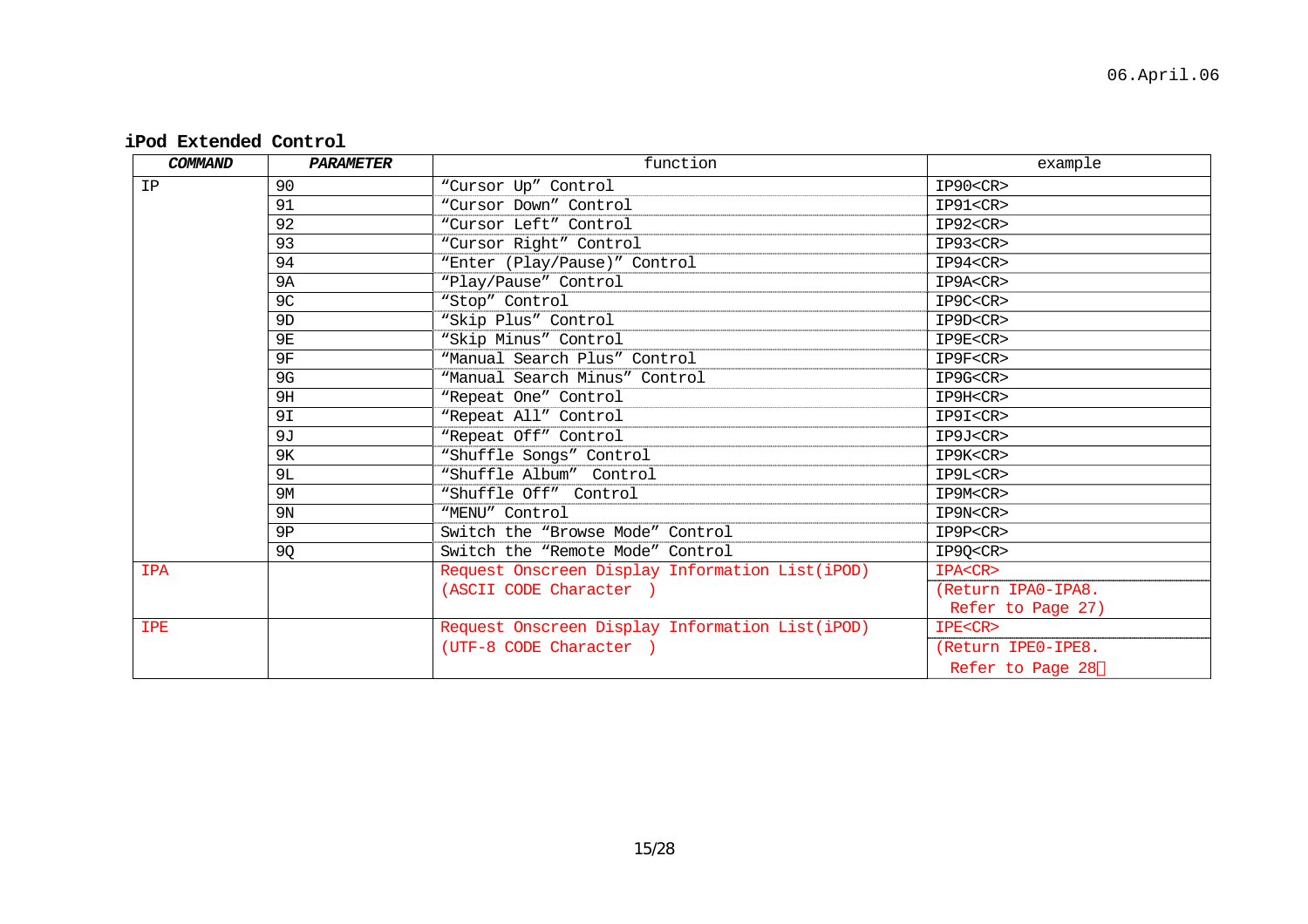## **Cursol/Enter/Setup/Parameter**

| COMMAND | <i><b>PARAMETER</b></i> | function                              | example             |
|---------|-------------------------|---------------------------------------|---------------------|
| SS      | CUP                     | "Cursor Up" Control                   | SSCUP <cr></cr>     |
|         | CDN                     | "Cursor Down" Control                 | SSCDN <cr></cr>     |
|         | CLT                     | "Cursor Left" Control                 | SSCLT <cr></cr>     |
|         | CRT                     | "Cursor Right" Control                | SSCRT <cr></cr>     |
|         | <b>ENT</b>              | "Enter" Control                       | SSENT <cr></cr>     |
|         | MEN ON                  | "System Setup Menu ON" Control        | SSMEN ON <cr></cr>  |
|         | MEN OFF                 | "System Setup Menu OFF" Control       | SSMEN OFF <cr></cr> |
| PS      | MEN ON                  | "Surround Parameter Menu ON" Control  | PSMEN ON <cr></cr>  |
|         | MEN OFF                 | "Surround Parameter Menu OFF" Control | PSMEN OFF <cr></cr> |

## **Remote Lock/Panel Lock**

| COMMAND | <i><b>PARAMETER</b></i> | function                                         | example                     |
|---------|-------------------------|--------------------------------------------------|-----------------------------|
| SY      | REMOTE LOCK ON          | REMOTE CONTROL LOCK ON/OFF                       | SYREMOTE LOCK ON <cr></cr>  |
|         | REMOTE LOCK OFF         |                                                  | SYREMOTE LOCK OFF <cr></cr> |
|         | PANEL LOCK ON           | PANEL BUTTON(Except MASTER VOL.) CONTROL LOCK ON | SYPANEL LOCK ON <cr></cr>   |
|         | PANEL+V LOCK ON         | PANEL BUTTON & MASTER VOL. CONTROL LOCK ON       | SYPANEL+V LOCK ON <cr></cr> |
|         | PANEL LOCK OFF          | PANEL BUTTUM & MASTER VOL. CONTROL LOCK OFF      | SYPANEL LOCK OFF <cr></cr>  |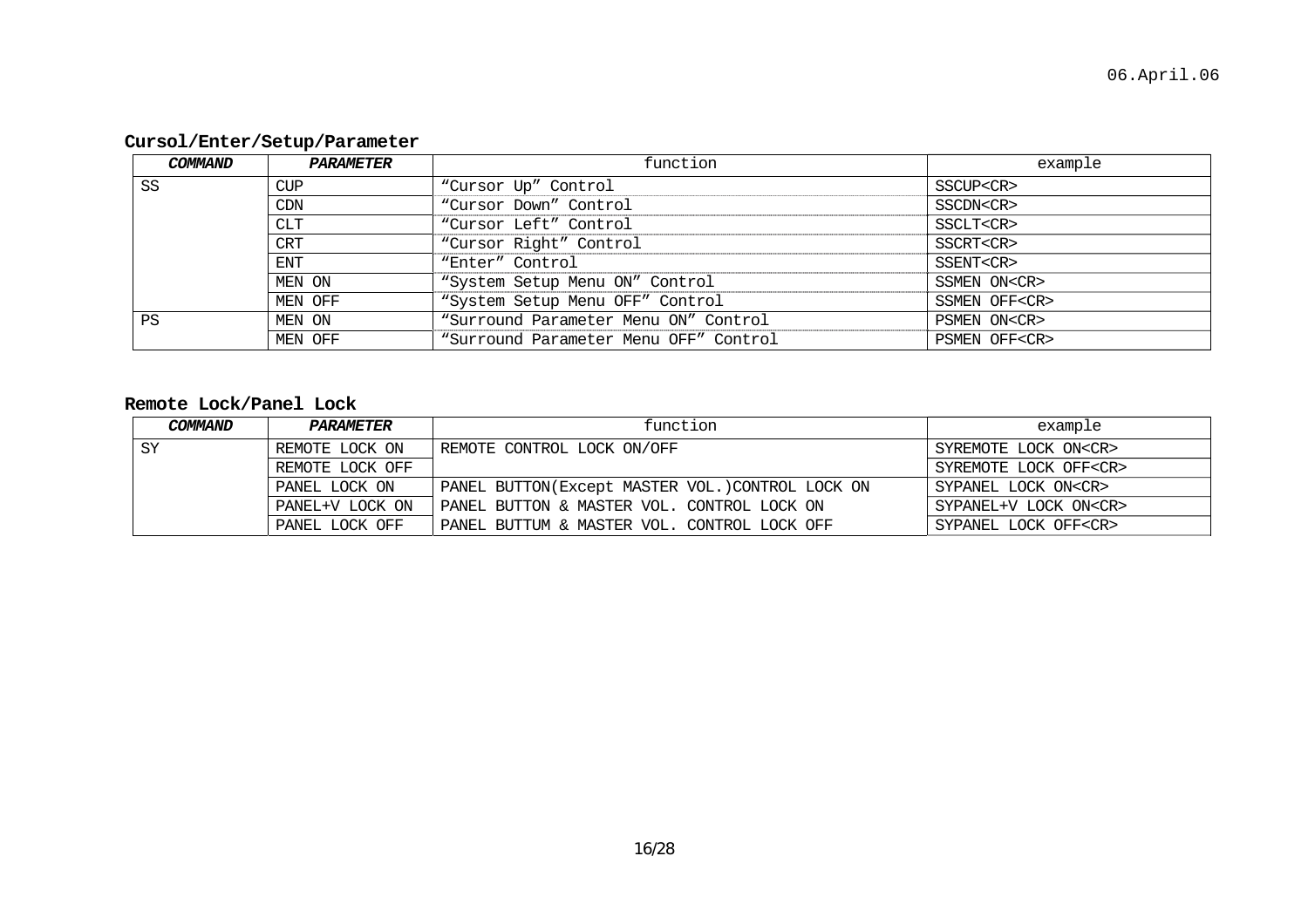| EVENT | PARAMETER       | function                                        | example              |
|-------|-----------------|-------------------------------------------------|----------------------|
| PW    | ON              | POWER ON/STANDBY change                         | PWON <cr></cr>       |
|       | <b>STANDBY</b>  |                                                 | PWSTANDBY <cr></cr>  |
| MV    | $***$           | MASTER VOLUME change, **: 00 to 99 by ASCII     | MV80 < CR            |
|       |                 | $98 = +18dB(MAX)$                               |                      |
|       |                 | $80 = 0dB$                                      |                      |
|       |                 | $00 = -80dB$                                    |                      |
|       |                 | $99 = --- (MIN)$                                |                      |
| CV    | $FL$ **         | CHANNEL VOLUME change, **: 00,38 to 62 by ASCII | CVFL 50 <cr></cr>    |
|       | $FR$ **         | $62 = +12dB(MAX)$                               | CVFR 50 <cr></cr>    |
|       | $C \star \star$ | $50 = 0dB$                                      | $CVC$ 50 $<$ CR $>$  |
|       | $SW$ **         | $38 = -12dB(MIN)$                               | CVSW 50 <cr></cr>    |
|       | $SL$ **         | 00 = OFF (define ONLY SWch in DIRECT mode.)     | CVSL 50 <cr></cr>    |
|       | $SR$ **         |                                                 | CVSR 50 <cr></cr>    |
|       | $SBL$ **        | (at SBch 2SP)                                   | CVSBL 50 <cr></cr>   |
|       | SBR **          | (at SBch 2SP)                                   | CVSBR 50 <cr></cr>   |
|       | $SB$ **         | (at SBch 1SP)                                   | $CVSB$ 50 $<$ CR $>$ |
| SI    | PHONO           | INPUT source change                             | SIPHONO <cr></cr>    |
|       | CD              |                                                 | SICD <cr></cr>       |
|       | <b>TUNER</b>    |                                                 | SITUNER <cr></cr>    |
|       | <b>DVD</b>      |                                                 | SIDVD <cr></cr>      |
|       | <b>VDP</b>      |                                                 | SIVDP <cr></cr>      |
|       | TV              |                                                 | SITV <cr></cr>       |
|       | <b>DBS</b>      |                                                 | SIDBS <cr></cr>      |
|       | $VCR-1$         |                                                 | SIVCR-1 <cr></cr>    |
|       | $VCR-2$         |                                                 | SIVCR-2 <cr></cr>    |
|       | $VCR-3$         | ---Invalid at AVR-4306 model                    | $SIVCR-3 < CR$       |
|       | V.AUX           |                                                 | SIV.AUX <cr></cr>    |
|       | CDR/TAPE        |                                                 | SICDR/TAPE <cr></cr> |
|       | <b>AUXNET</b>   |                                                 | SIAUXNET <cr></cr>   |
|       | <b>AUXUSB</b>   |                                                 | SIAUXUSB <cr></cr>   |
|       | AUXIPOD         |                                                 | SIAUXIPOD <cr></cr>  |

# **EVENT(or RESPONSE) and PARAMETER list**

\*RES. : NOT returns '\*' parameters as *RESPONSE*.

The *PARAMETER* of MV, CV *EVENT* : Uses two or three ASCII characters. (see page4 J) section)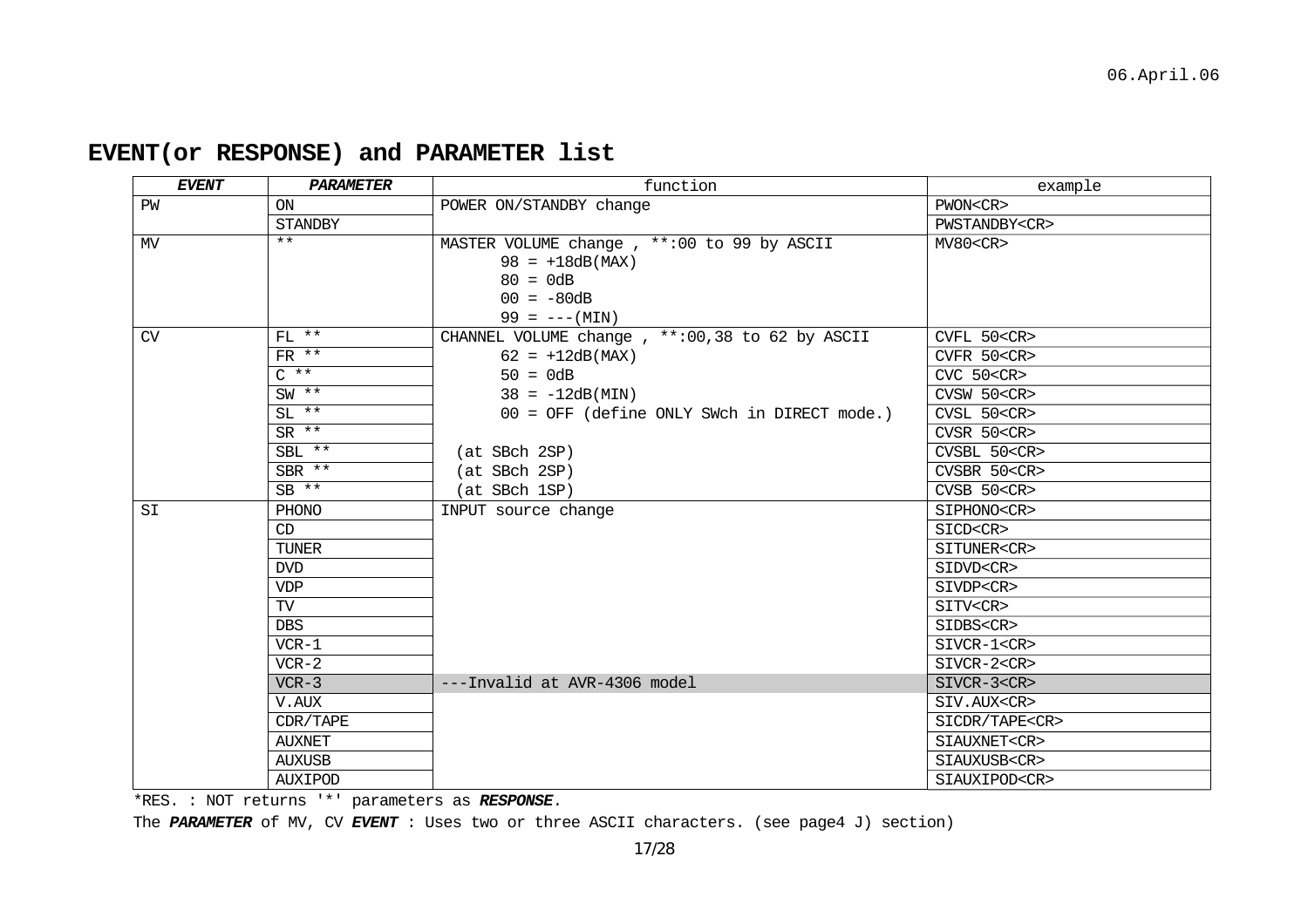| <b>EVENT</b>   | <b>PARAMETER</b> | function                                         | example             |
|----------------|------------------|--------------------------------------------------|---------------------|
| MU             | <b>ON</b>        | OUTPUT MUTE ON/OFF change                        | MUON <cr></cr>      |
|                | OFF              |                                                  | MUOFF <cr></cr>     |
| ΖM             | ON               | MAIN-ZONE ON/OFF change                          | ZMON <cr></cr>      |
|                | <b>OFF</b>       |                                                  | ZMOFF <cr></cr>     |
| Z <sub>2</sub> | PHONO            | MULTI ZONE-2 source change                       | Z2PHONO <cr></cr>   |
|                |                  | ---The name of PARAMETER is                      |                     |
|                | <b>AUXIPOD</b>   | the same as that of the time of SI COMMAND.      | Z2AUXIPOD <cr></cr> |
|                | <b>SOURCE</b>    | MULTI ZONE-2 mode cancel                         | Z2SOURCE <cr></cr>  |
|                | $***$            | MULTI ZONE-2 VOLUME change, **:10 to 99 by ASCII | $Z280<$ CR $>$      |
|                |                  | $98 = +18dB(MAX)$                                |                     |
|                |                  | $80 = 0dB$                                       |                     |
|                |                  | $10 = -70dB$                                     |                     |
|                |                  | $99 = --- (MIN)$                                 |                     |
|                | ON               | MULTI ZONE-2 ON/OFF change                       | Z2ON <cr></cr>      |
|                | OFF              |                                                  | Z2OFF <cr></cr>     |
| Z2MU           | ON               | ZONE2 OUTPUT MUTE ON/OFF change                  | Z2MUON <cr></cr>    |
|                | OFF              |                                                  | Z2MUOFF <cr></cr>   |
| Z <sub>3</sub> | PHONO            | MULTI ZONE-3 source change                       | Z3PHONO <cr></cr>   |
|                |                  | ---The name of PARAMETER is                      |                     |
|                | AUXIPOD          | the same as that of the time of SI COMMAND.      | Z3AUXIPOD <cr></cr> |
|                | <b>SOURCE</b>    | MULTI ZONE-3 mode cancel                         | Z3SOURCE <cr></cr>  |
|                | $***$            | MULTI ZONE-3 VOLUME change, **:10 to 99 by ASCII | Z380 <cr></cr>      |
|                |                  | $98 = +18dB(MAX)$                                |                     |
|                |                  | $80 = 0dB$                                       |                     |
|                |                  | $10 = -70dB$                                     |                     |
|                |                  | $99 = --- (MIN)$                                 |                     |
|                | ON               | MULTI ZONE-3 ON/OFF change                       | Z3ON <cr></cr>      |
|                | OFF              |                                                  | Z3OFF <cr></cr>     |
| Z3MU           | ON               | ZONE3 OUTPUT MUTE ON/OFF change                  | Z3MUON <cr></cr>    |
|                | OFF              |                                                  | Z3MUOFF <cr></cr>   |

The *PARAMETER* of Z2, Z3 *EVENT* : Uses two ASCII characters. (see page4 J) section)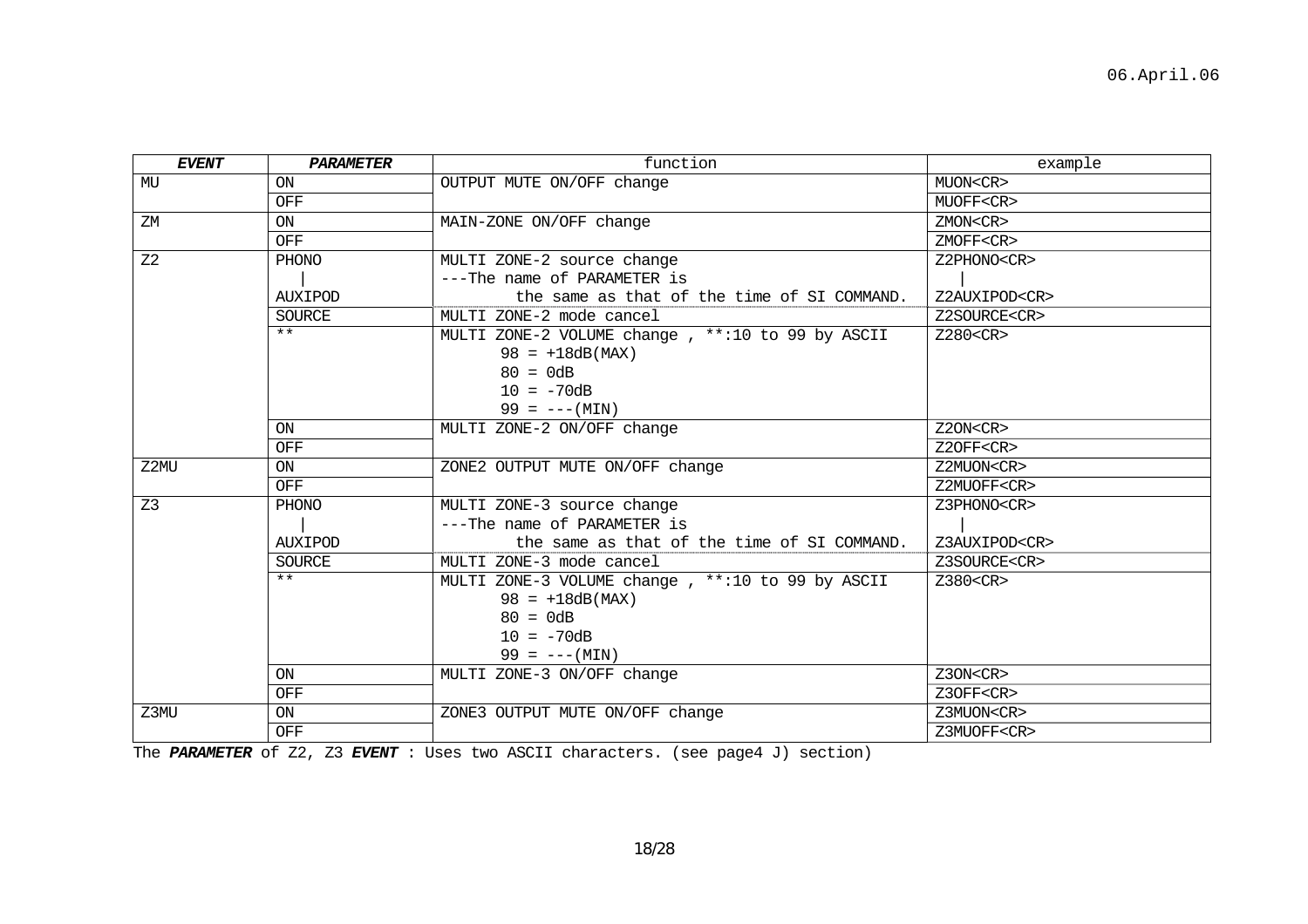| <b>EVENT</b> | PARAMETER      | function                                    | example               |
|--------------|----------------|---------------------------------------------|-----------------------|
| <b>SR</b>    | PHONO          | REC SELECT source change                    | SRPHONO <cr></cr>     |
|              |                | ---The name of PARAMETER is                 |                       |
|              | AUXIPOD        | the same as that of the time of SI COMMAND. | SRAUXIPOD <cr></cr>   |
|              | SOURCE         | REC SELECT mode cancel                      | SRSOURCE <cr></cr>    |
| <b>SV</b>    | <b>DVD</b>     | VIDEO SELECT mode source change             | SVDVD <cr></cr>       |
|              | <b>VDP</b>     |                                             | SVVDP <cr></cr>       |
|              | TV             |                                             | SVTV <cr></cr>        |
|              | <b>DBS</b>     |                                             | SVDBS <cr></cr>       |
|              | $VCR-1$        |                                             | $SVVCR-1 < CR$        |
|              | $VCR-2$        |                                             | $SVVCR-2 < CR$        |
|              | $VCR-3$        | ---Invalid at AVR-4306                      | SVVCR-3 <cr></cr>     |
|              | V.AUX          |                                             | SVV.AUX <cr></cr>     |
|              | AUXIPOD        |                                             | SVAUXIPOD <cr></cr>   |
|              | SOURCE         |                                             | SVSOURCE <cr></cr>    |
| <b>SD</b>    | AUTO           | INPUT mode change                           | SDAUTO <cr></cr>      |
|              | PCM            |                                             | SDPCM <cr></cr>       |
|              | <b>DTS</b>     |                                             | SDDTS <cr></cr>       |
|              | ANALOG         |                                             | SDANALOG <cr></cr>    |
|              | EXT. IN-1      | ---Set EXT. IN mode at AVR-4306             | SDEXT. IN-1 <cr></cr> |
|              | $EXT$ . $IN-2$ | ---Invalid at AVR-4306                      | SDEXT. IN-2 <cr></cr> |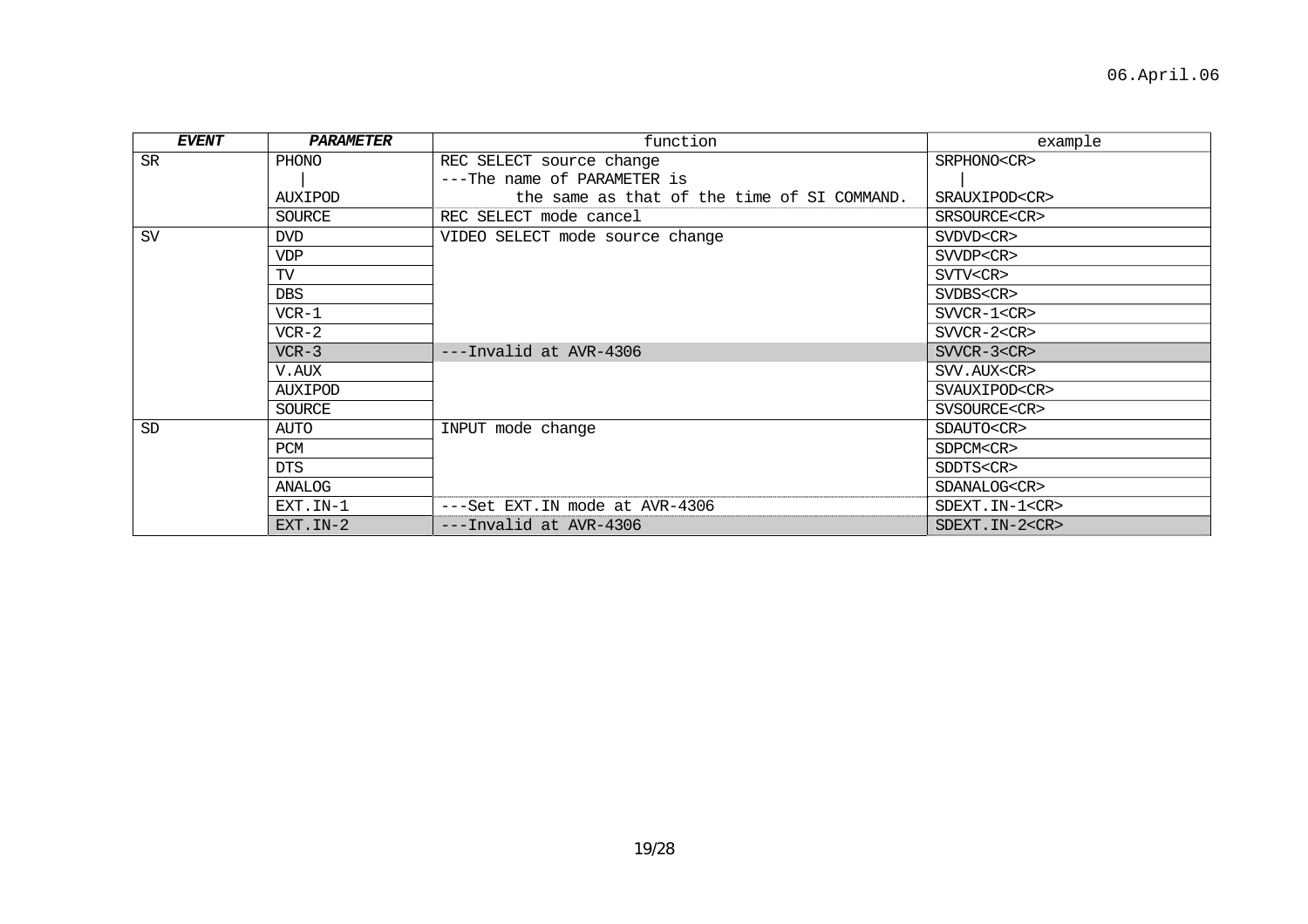| <b>EVENT</b> | <b>PARAMETER</b>       | function                                         | example                            |
|--------------|------------------------|--------------------------------------------------|------------------------------------|
| TF           | ****** (6 digits)      | TUNER Frequency change                           | TF105000 <cr></cr>                 |
|              |                        | $---$ ****.** kHz at AM band                     | (1050.00kHz at AM)                 |
|              |                        | ****.** MHz at FM band                           |                                    |
|              | $XM***$ (3 digits)     | --- *** CH at XM band (North America model Only) | TFXM001 <cr></cr>                  |
|              |                        |                                                  | $(XM001 \ CH at XM)$               |
| TP           | **(PRESET No.)         | TUNER PRESET change to No.**                     | TPA1 <cr></cr>                     |
|              |                        |                                                  | (PRESET No."A1")                   |
| TM           |                        | TUNER BAND, MODE change                          |                                    |
|              | AM                     | ---Band set to AM                                | TMAM <cr></cr>                     |
|              | FM                     | ---Band set to FM                                | TMFM <cr></cr>                     |
|              | XM                     | ---Band set to XM (North America model Only)     | TMXM <cr></cr>                     |
|              | AUTO                   | ---Tuning mode set to AUTO mode                  | TMAUTO <cr></cr>                   |
|              | MANUAL                 | ---Tuning mode set to MANUAL mode                | TMMANUAL <cr></cr>                 |
|              | CH NAME ********       | XM CH NAME change (Band XM Only)                 | TMCH NAME 20 on 20 <cr></cr>       |
|              | $(8 \text{ digit})$    |                                                  |                                    |
|              | ARTIST                 | XM ARTIST NAME change (Band XM Only)             | TMARTIST EMINEM<br>$<$ CR $>$      |
|              | ****************       |                                                  |                                    |
|              | $(16$ digit)           |                                                  |                                    |
|              | TTTLE                  | XM TITLE NAME change (Band XM Only)              | $<$ CR $>$<br>TMTITLE JUST LOSE IT |
|              | ****************       |                                                  |                                    |
|              | $(16 \text{ digit})$   |                                                  |                                    |
|              | $X\text{MID}$ ******** | XM RADIO ID(XM000 Selected) (Band XM Only)       | TMXMID J3JU703B <cr></cr>          |
|              | $(8 \text{ digit})$    |                                                  |                                    |
|              | SIGNAL GOOD            | XM ANTENNA SIGNAL STATUS change (Band XM Only)   | TMSIGNAL GOOD <cr></cr>            |
|              | SIGNAL WEAK            |                                                  | TMSIGNAL WEAK <cr></cr>            |
|              | SIGNAL MARGINAL        |                                                  | TMSIGNAL MARGINAL <cr></cr>        |
|              | SIGNAL NOSIGNAL        |                                                  | TMSIGNAL NOSIGNAL <cr></cr>        |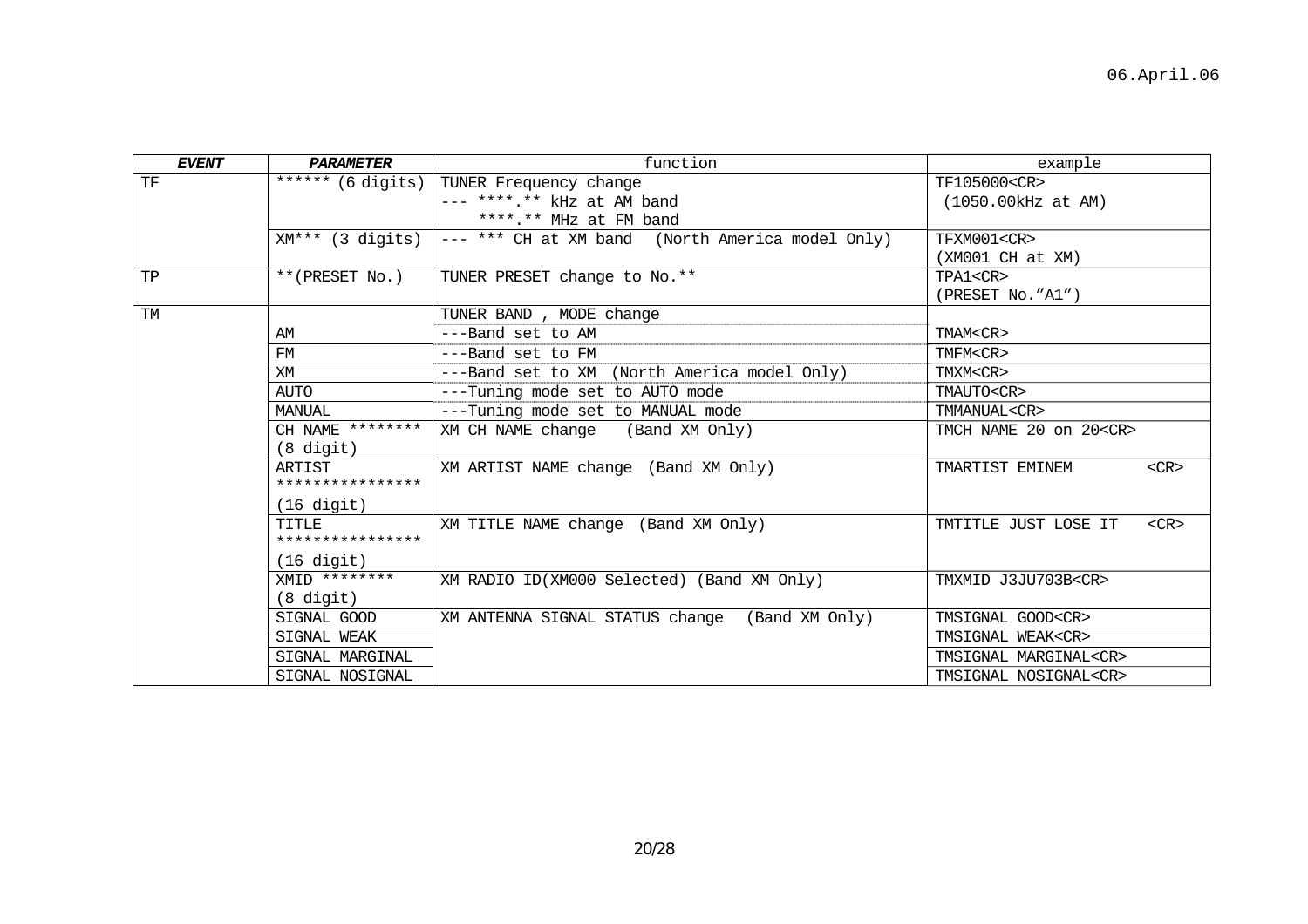| EVENT | PARAMETER        | function             | example                        |
|-------|------------------|----------------------|--------------------------------|
| MS    | <b>DIRECT</b>    | SURROUND mode change | MSDIRECT <cr></cr>             |
|       | PURE DIRECT      |                      | MSPURE DIRECT <cr></cr>        |
|       | STEREO           |                      | MSSTEREO <cr></cr>             |
|       | MULTI CH IN      |                      | MSMULTI CH IN <cr></cr>        |
|       | MULTI CH IN      |                      | MSM CH IN+PL2X C <cr></cr>     |
|       | $+PL2x$ C        |                      |                                |
|       | MULTI CH IN      |                      | MSM CH IN+PL2X M <cr></cr>     |
|       | $+PL2x$ M        |                      |                                |
|       | MULTI CH DIRECT  |                      | MSMULTI CH DIRECT <cr></cr>    |
|       | MULTI CH DIRECT  |                      | MSM CH DRCT+PL2X C <cr></cr>   |
|       | $+PL2x C$        |                      |                                |
|       | MULTI CH DIRECT  |                      | MSM CH DRCT+PL2X M <cr></cr>   |
|       | $+PL2x$ M        |                      |                                |
|       | MULTI CH PURE D  |                      | MSMULTI CH PURE D <cr></cr>    |
|       | MULTI CH PURE D  |                      | MSM CH PURE D+PL2X C <cr></cr> |
|       | $+PL2x$ C        |                      |                                |
|       | MULTI CH PURE D  |                      | MSM CH PURE D+PL2X M <cr></cr> |
|       | $+PL2x$ M        |                      |                                |
|       | DOLBY PRO LOGIC  |                      | MSDOLBY PRO LOGIC <cr></cr>    |
|       | DOLBY PL2 CINEMA |                      | MSDOLBY PL2 C <cr></cr>        |
|       | DOLBY PL2 MUSIC  |                      | MSDOLBY PL2 M <cr></cr>        |
|       | DOLBY PL2 G      |                      | MSDOLBY PL2 G <cr></cr>        |
|       | DOLBY PL2x C     |                      | MSDOLBY PL2X C <cr></cr>       |
|       | DOLBY PL2x M     |                      | MSDOLBY PL2X M <cr></cr>       |
|       | DOLBY PL2x G     |                      | MSDOLBY PL2X G <cr></cr>       |
|       | DOLBY DIGITAL    |                      | MSDOLBY DIGITAL <cr></cr>      |
|       | DOLBY D EX       |                      | MSDOLBY D EX <cr></cr>         |
|       | DOLBY D          |                      | MSDOLBY D+PL2X C <cr></cr>     |
|       | $+PL2x$ C        |                      |                                |
|       | DOLBY D          |                      | MSDOLBY D+PL2X M <cr></cr>     |
|       | $+PL2x$ M        |                      |                                |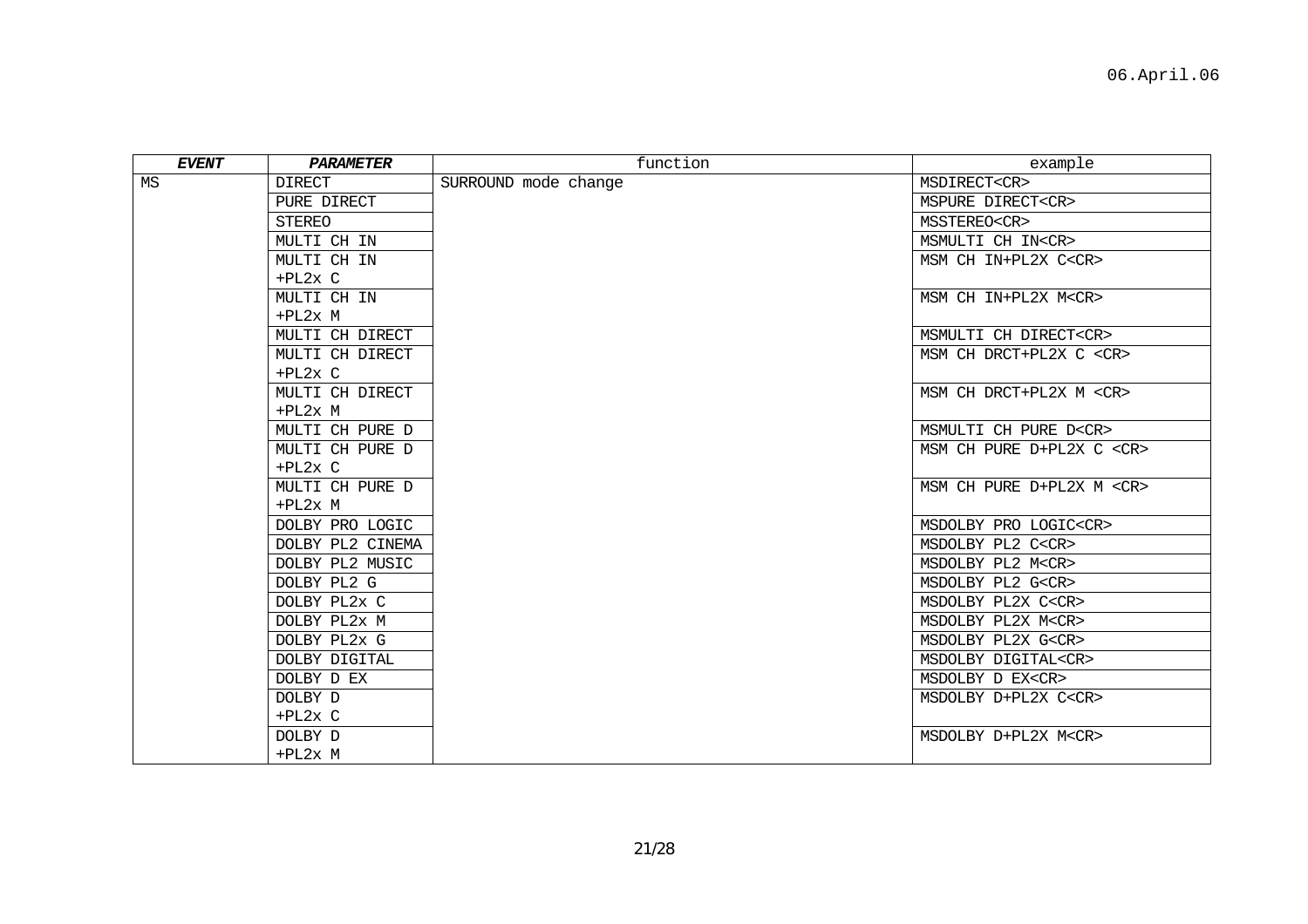| <b>EVENT</b> | <b>PARAMETER</b>  | function                     | example                     |
|--------------|-------------------|------------------------------|-----------------------------|
| MS           | DTS NEO:6 C       |                              | MSDTS NEO:6 C <cr></cr>     |
|              | DTS NEO:6 M       |                              | MSDTS NEO:6 M <cr></cr>     |
|              | DTS SURROUND      |                              | MSDTS SURROUND <cr></cr>    |
|              | DTS ES DSCRT6.1   |                              | MSDTS ES DSCRT6.1 <cr></cr> |
|              | DTS ES MTRX6.1    |                              | MSDTS ES MTRX6.1 <cr></cr>  |
|              | DTS+PL2x C        |                              | MSDTS+PL2X C <cr></cr>      |
|              | DTS+PL2x M        |                              | MSDTS+PL2X M <cr></cr>      |
|              | DOLBY H/P         | ---Invalid at AVR-4306 model | MSDOLBY H/P <cr></cr>       |
|              | DTS+DOLBY H/P     | ---Invalid at AVR-4306 model | MSDTS+DOLBY H/P <cr></cr>   |
|              | PL2x C+THX        | ---Invalid at AVR-4306 model | MSPL2X C+THX <cr></cr>      |
|              | PL2 C+THX         | ---Invalid at AVR-4306 model | MSPL2 C+THX <cr></cr>       |
|              | $PL+THX$          | ---Invalid at AVR-4306 model | MSPL+THX <cr></cr>          |
|              | $NEO:6$ $C+THX$   | ---Invalid at AVR-4306 model | $MSNEO:6$ $C+THX < CR$      |
|              | THX5.1            | ---Invalid at AVR-4306 model | MSTHX5.1 <cr></cr>          |
|              | THX U2 CINEMA     | ---Invalid at AVR-4306 model | MSTHX U2 CINEMA <cr></cr>   |
|              | THX MUSIC MODE    | ---Invalid at AVR-4306 model | MSTHX MUSIC MODE <cr></cr>  |
|              | THX GAMES MODE    | ---Invalid at AVR-4306 model | MSTHX GAMES MODE <cr></cr>  |
|              | THX6.1            | ---Invalid at AVR-4306 model | MSTHX6.1 <cr></cr>          |
|              | THX SURROUND EX   | ---Invalid at AVR-4306 model | MSTHX SURROUND EX <cr></cr> |
|              | WIDE SCREEN       |                              | MSWIDE SCREEN <cr></cr>     |
|              | <b>5CH STEREO</b> |                              | MS5CH STEREO <cr></cr>      |
|              | 7CH STEREO        |                              | MS7CH STEREO <cr></cr>      |
|              | SUPER STADIUM     |                              | MSSUPER STADIUM <cr></cr>   |
|              | ROCK ARENA        |                              | MSROCK ARENA <cr></cr>      |
|              | JAZZ CLUB         |                              | MSJAZZ CLUB <cr></cr>       |
|              | CLASSIC CONCERT   |                              | MSCLASSIC CONCERT <cr></cr> |
|              | MONO MOVIE        |                              | MSMONO MOVIE <cr></cr>      |
|              | MATRIX            |                              | MSMATRIX <cr></cr>          |
|              | VIDEO GAME        |                              | MSVIDEO GAME <cr></cr>      |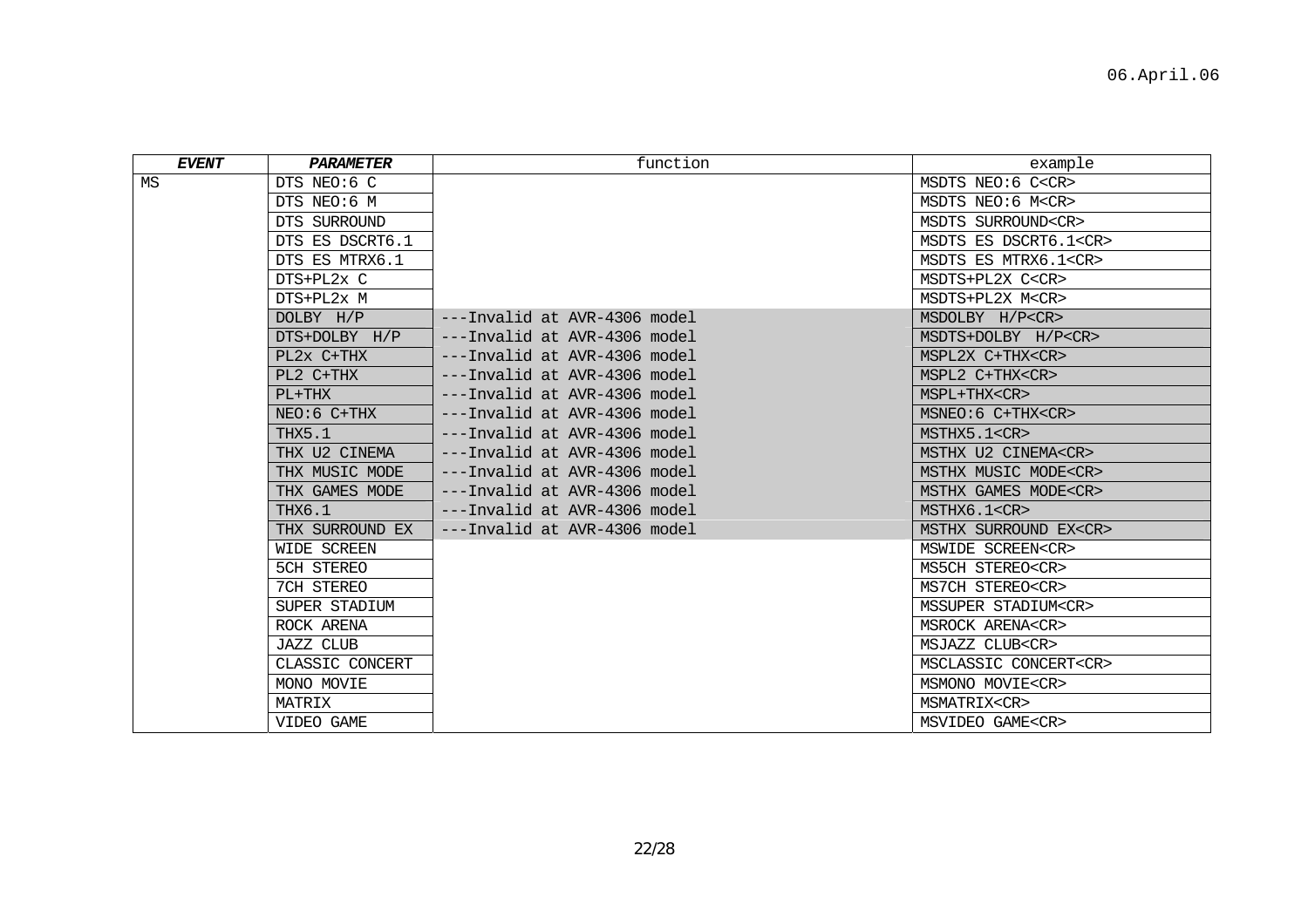| <b>EVENT</b> | PARAMETER       | function                                       | example                     |
|--------------|-----------------|------------------------------------------------|-----------------------------|
| ΜS           | <b>VIRTUAL</b>  |                                                | MSVIRTUAL <cr></cr>         |
|              | MPEG2 AAC       | ---Invalid at AVR model                        | MSMPEG2 AAC <cr></cr>       |
|              | AAC+DOLBY EX    | ---Invalid at AVR model                        | MSAAC+DOLBY EX <cr></cr>    |
|              | AAC+PL2x C      | ---Invalid at AVR model                        | MSAAC+PL2X C <cr></cr>      |
|              | AAC+PL2x M      | ---Invalid at AVR model                        | MSAAC+PL2X M <cr></cr>      |
|              | DSD DIRECT      |                                                | MSDSD DIRECT <cr></cr>      |
|              | DSD PURE DIRECT |                                                | MSDSD PURE DIRECT <cr></cr> |
|              | DSD MULTI DRCT  |                                                | MSDSD MULTI DRCT <cr></cr>  |
|              | DSD MULTI PURE  |                                                | MSDSD MULTI PURE <cr></cr>  |
|              | USER1           | USER mode change                               | MSUSER1 <cr></cr>           |
|              | USER2           |                                                | MSUSER2 <cr></cr>           |
|              | USER3           |                                                | MSUSER3 <cr></cr>           |
|              | USER0           | ---User 1(or User 2 or User 3) Change User OFF | MSUSER0 <cr></cr>           |
| <b>PS</b>    | TONE DEFEAT ON  | TONE DEFEAT ON/OFF change                      | PSTONE DEFEAT ON <cr></cr>  |
|              | TONE DEFEAT OFF |                                                | PSTONE DEFEAT OFF <cr></cr> |
|              | SB: MTRX ON     | SURROUND BACK MODE change                      | PSSB: MTRX ON <cr></cr>     |
|              | SB: NON MTRX    |                                                | PSSB: NON MTRX <cr></cr>    |
|              | SB:PL2xC        |                                                | PSSB: PL2X CINEMA <cr></cr> |
|              | SB:PL2xM        |                                                | PSSB: PL2X MUSIC <cr></cr>  |
|              | SB:OFF          |                                                | PSSB: OFF <cr></cr>         |
|              | SB: ESDSCRT     |                                                | PSSB: ESDSCRT <cr></cr>     |
|              | SB:ESMTRX       |                                                | PSSB:ESMTRX <cr></cr>       |
|              | SB:ON           |                                                | PSSB: ON <cr></cr>          |
|              | SB:MUSIC        |                                                | PSSB: MUSIC <cr></cr>       |
|              | SB:DSCRT ON     |                                                | PSSB: DSCRT ON <cr></cr>    |
|              | SB:GAME         |                                                | PSSB: GAME <cr></cr>        |
|              | CINEMA EQ.ON    | CINEMA EQ. ON/OFF Change                       | PSCINEMA EQ.ON <cr></cr>    |
|              | CINEMA EQ.OFF   |                                                | PSCINEMA EQ.OFF <cr></cr>   |
|              | MODE: MUSIC     | CINEMA / MUSIC / GAME / PL mode change         | PSMODE: MUSIC <cr></cr>     |
|              | MODE: CINEMA    |                                                | PSMODE: CINEMA <cr></cr>    |
|              | MODE: GAME      |                                                | PSMODE: GAME <cr></cr>      |
|              | MODE: PRO LOGIC |                                                | PSMODE: PRO LOGIC <cr></cr> |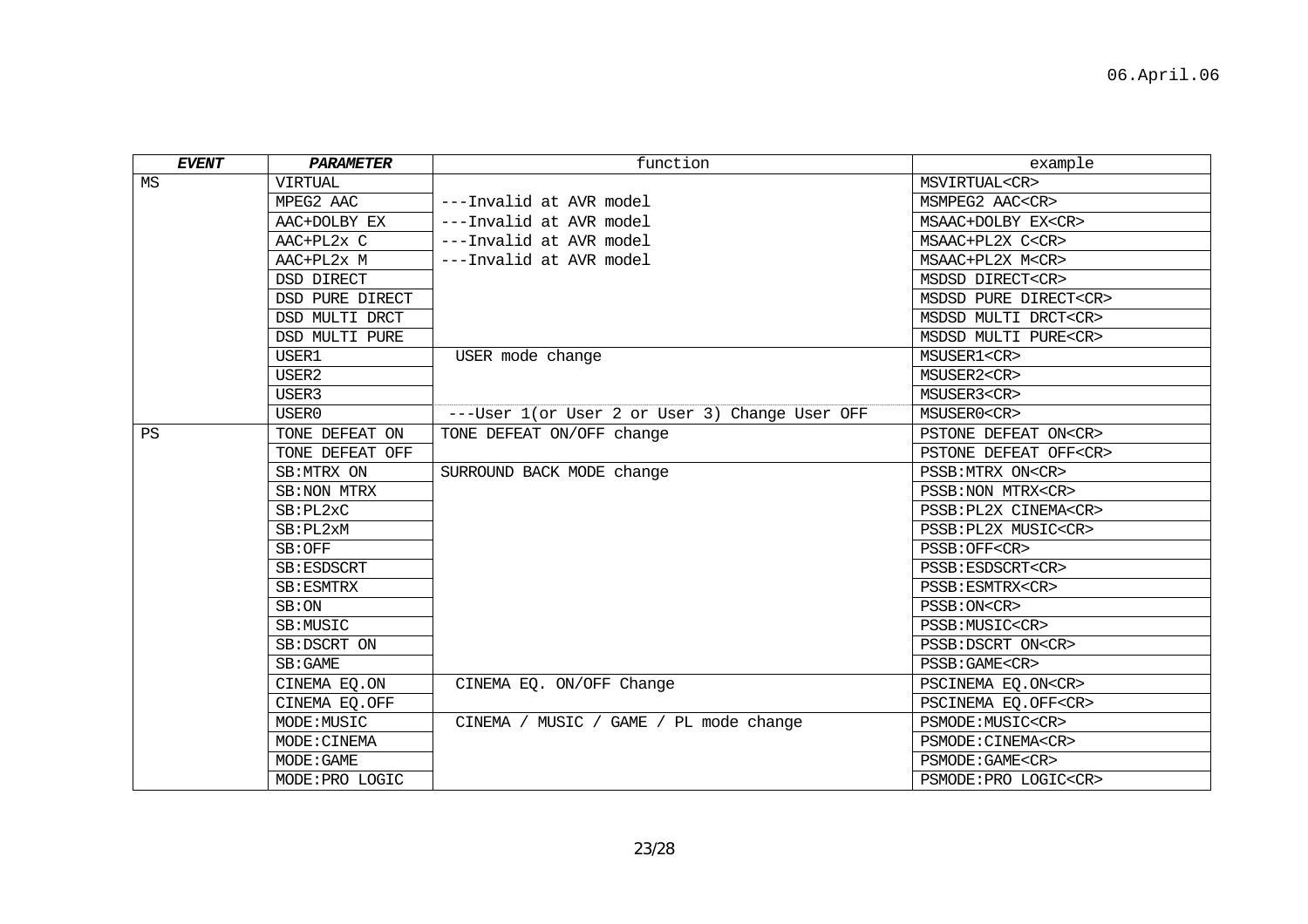| EVENT | <i><b>PARAMETER</b></i> | function                                    | example                      |
|-------|-------------------------|---------------------------------------------|------------------------------|
| PS    | ROOM EQ: AUDYSSEY       | ROOM EQ mode direct change                  | PSROOM EQ:AUDYSSEY <cr></cr> |
|       | ROOM EO: FRONT          |                                             | PSROOM EQ: FRONT <cr></cr>   |
|       | ROOM EQ: FLAT           |                                             | PSROOM EQ: FLAT <cr></cr>    |
|       | ROOM EQ:MANUAL          |                                             | PSROOM EQ:MANUAL <cr></cr>   |
|       | ROOM EO:OFF             |                                             | PSROOM EO:OFF <cr></cr>      |
|       | DELAY ***               | AUDIO DELAY change, ***:000 to 999 by ASCII | PSDELAY 200 <cr></cr>        |
|       |                         | $---AVR-4306$ 200=200ms MAX                 |                              |
|       |                         | $100 = 100$ ms, $000 = 0$ ms                |                              |
|       | NIGHT:ON                | NIGHT mode ON/OFF change                    | PSNIGHT: ON <cr></cr>        |
|       | NIGHT:OFF               |                                             | PSNIGHT: OFF <cr></cr>       |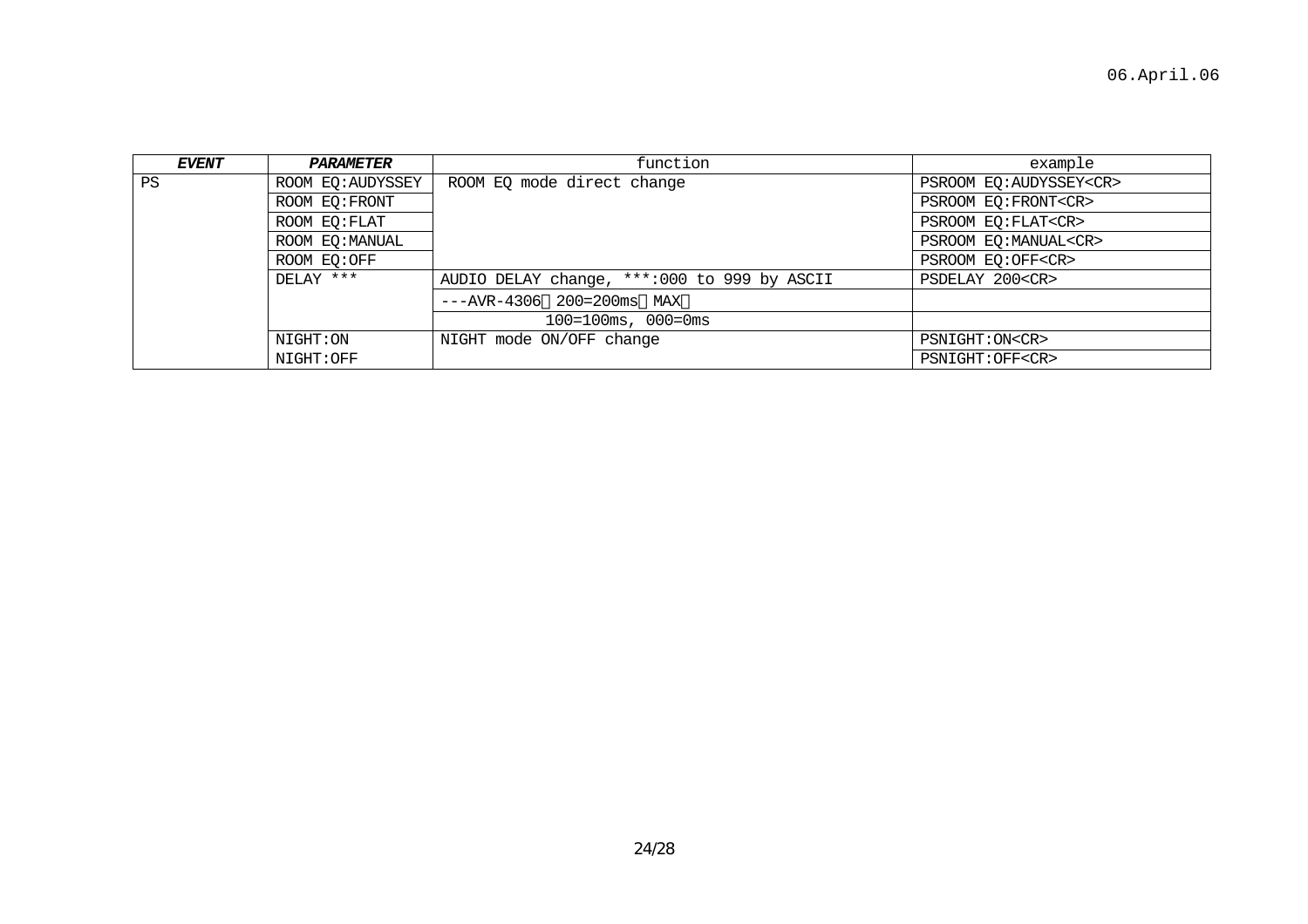## **mServer/USB Extended Control**

| <b>EVENT</b> | <b>PARAMETER</b> | function                                     |                                        |
|--------------|------------------|----------------------------------------------|----------------------------------------|
| <b>NSA</b>   |                  | Onscreen Display Information(mserver/USB) is |                                        |
|              |                  | Answered By the NSA Command.                 |                                        |
|              | $\Omega$         | Display Line1 Information                    | NSA0 ************** ????? <cr></cr>    |
|              | $\mathbf{1}$     | Display Line3 Information                    | NSA1 ************ ????? <cr></cr>      |
|              | 2                | Display Line4 Information                    | NSA2 ************* ????? <cr></cr>     |
|              | 3                | Display Line5 Information                    | NSA3 ************ ????? <cr></cr>      |
|              | 4                | Display Line6 Information                    | NSA4 ************* ????? <cr></cr>     |
|              | 5                | Display Line7 Information                    | NSA5 ************ ????? <cr></cr>      |
|              | 6                | Display Line8 Information                    | NSA6 ************ ????? <cr></cr>      |
|              | 7                | Display Line9 Information                    | NSA7 ************** ????? <cr></cr>    |
|              | 8                | Display Line10 Information                   | NSA8 ************** ????? <cr></cr>    |
|              |                  |                                              | *: ASCII CODE Character (MAX96Byte)    |
|              |                  |                                              | $\lrcorner$ :Null                      |
|              |                  |                                              | ?: Exclusion (The character after Null |
|              |                  |                                              | should be disregarded)                 |
|              |                  |                                              | :Cursor&Playable Music                 |
|              |                  |                                              | Infomation Data(1Byte)                 |
|              |                  |                                              | Bit1:Playable Music =1                 |
|              |                  |                                              | Bit2, 3: Don't Care                    |
|              |                  |                                              | Bit4: CURSOR SELECT=1                  |
|              |                  |                                              | Bit5, 6, 7, 8: Don't Care              |
|              |                  |                                              | *********** ?????:96byte Fixed         |
|              |                  |                                              | <example></example>                    |
|              |                  |                                              | NSA0Now Playing USB_???? <cr></cr>     |
|              |                  |                                              | NSA1 Come Away With Me_??? <cr></cr>   |
|              |                  |                                              | NSA2 Norah Jones_????????? <cr></cr>   |
|              |                  |                                              | NSA3 _????????????????????? <cr></cr>  |
|              |                  |                                              | NSA4 _????????????????????? <cr></cr>  |
|              |                  |                                              | NSA5 00:11<br>100%_??????? <cr></cr>   |
|              |                  |                                              | NSA6 _????????????????????? <cr></cr>  |
|              |                  |                                              | NSA7_????????????????????? <cr></cr>   |
|              |                  |                                              | NSA8_????????????????????? <cr></cr>   |
|              |                  |                                              |                                        |
|              |                  |                                              |                                        |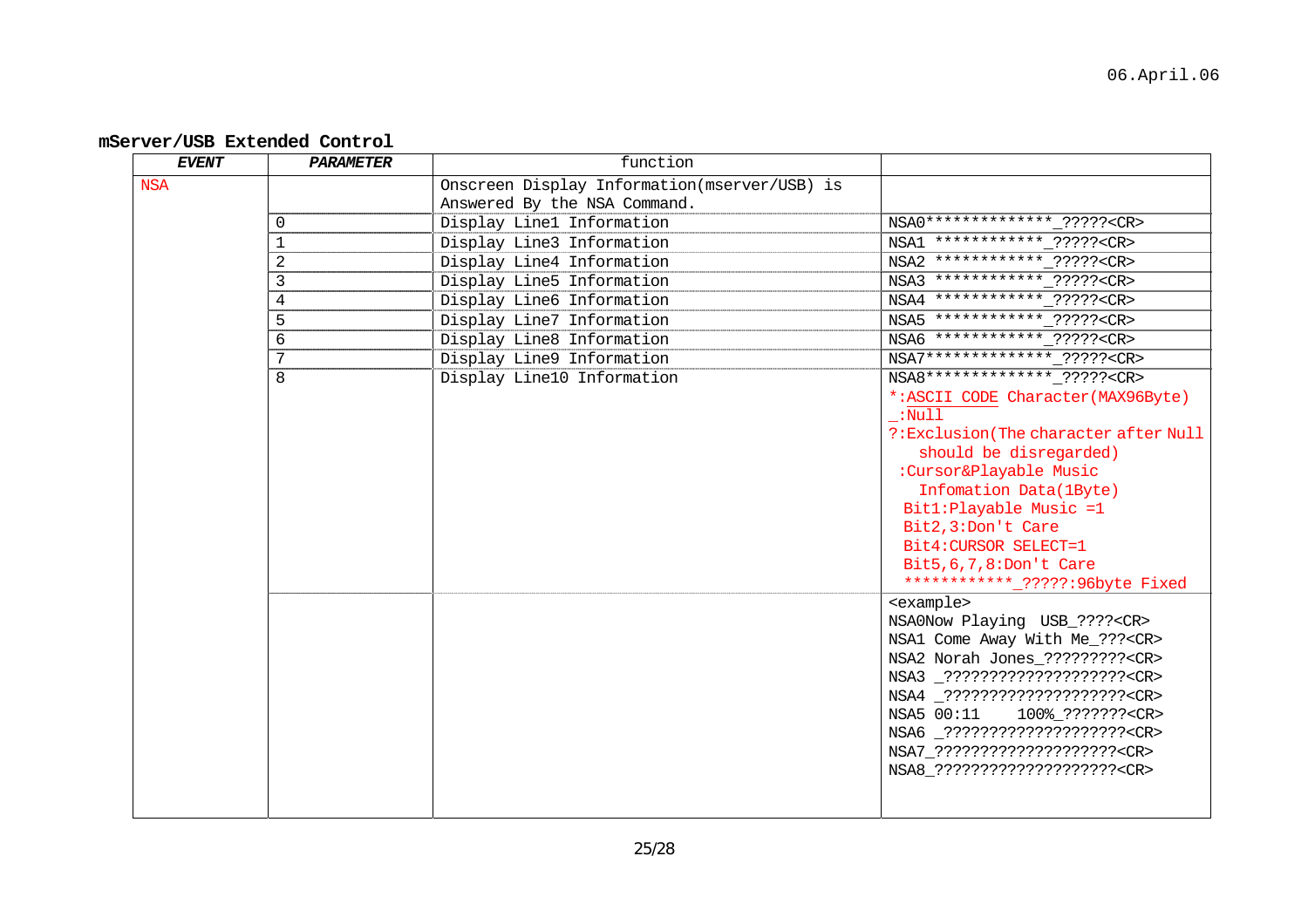| <b>EVENT</b> | PARAMETER      | function                                     |                                                                                                                                                                                                                                                                                                                                                        |
|--------------|----------------|----------------------------------------------|--------------------------------------------------------------------------------------------------------------------------------------------------------------------------------------------------------------------------------------------------------------------------------------------------------------------------------------------------------|
| <b>NSE</b>   |                | Onscreen Display Information(mserver/USB) is |                                                                                                                                                                                                                                                                                                                                                        |
|              |                | Answered By the NSE Command.                 |                                                                                                                                                                                                                                                                                                                                                        |
|              | $\Omega$       | Display Line1 Information                    | NSE0 ************** ?????? <cr></cr>                                                                                                                                                                                                                                                                                                                   |
|              |                | Display Line3 Information                    | NSE1 ************ ????? <cr></cr>                                                                                                                                                                                                                                                                                                                      |
|              | $\overline{2}$ | Display Line4 Information                    | NSE2 *************_????? <cr></cr>                                                                                                                                                                                                                                                                                                                     |
|              | 3              | Display Line5 Information                    | NSE3 ************ ????? <cr></cr>                                                                                                                                                                                                                                                                                                                      |
|              | $\overline{4}$ | Display Line6 Information                    | NSE4 ************ ????? <cr></cr>                                                                                                                                                                                                                                                                                                                      |
|              | 5              | Display Line7 Information                    | NSE5 ************ ????? <cr></cr>                                                                                                                                                                                                                                                                                                                      |
|              | 6              | Display Line8 Information                    | NSE6 ************ ????? <cr></cr>                                                                                                                                                                                                                                                                                                                      |
|              | 7              | Display Line9 Information                    | NSE7************** ????? <cr></cr>                                                                                                                                                                                                                                                                                                                     |
|              | 8              | Display Line10 Information                   | NSE8 *************** ????? <cr></cr>                                                                                                                                                                                                                                                                                                                   |
|              |                |                                              | *: UTF-8 CODE Character (MAX95byte)<br>$\_$ :Null<br>?: Don't Care (The character after Null<br>should be disregarded)<br>:Cursor&Playable Music<br>Infomation Data(1Byte)<br>Bit1:Playable Music =1<br>Bit2, 3: Don't Care<br>Bit4: CURSOR SELECT=1<br>Bit5, 6, 7, 8: Don't Care<br>************ <sub>-</sub> ?????:96byte Fixed                      |
|              |                |                                              | <example><br/>NSE0Now Playing USB_????<cr><br/>NSE1 Come Away With Me_???<cr><br/>NSE2 Norah Jones_?????????<cr><br/>NSE3 _?????????????????????<cr><br/>NSE4 _?????????????????????<cr><br/>NSE6 _?????????????????????<cr><br/>NSE7_??????????????????????<cr><br/>NSE8_??????????????????????<cr></cr></cr></cr></cr></cr></cr></cr></cr></example> |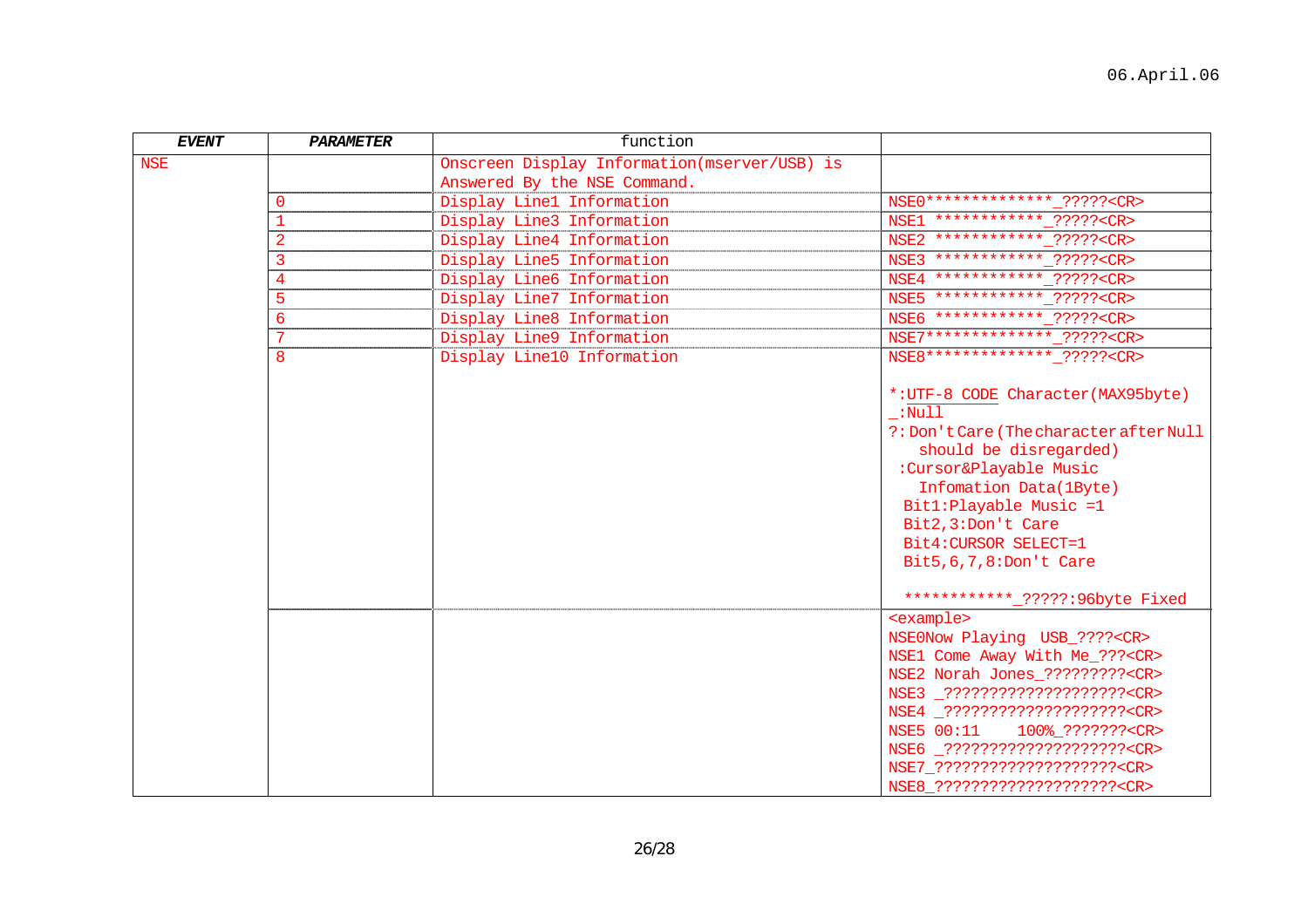### **iPod Extended Control**

| <b>EVENT</b> | <b>PARAMETER</b> | function                                       |                                              |
|--------------|------------------|------------------------------------------------|----------------------------------------------|
| <b>IPA</b>   |                  | Onscreen Display Information(iPOD) is Answered |                                              |
|              |                  | By the IPA Command.                            |                                              |
|              | $\mathbf 0$      | Display Line1 Information                      | IPA0 *************** ??? <cr></cr>           |
|              | 1                | Display Line3 Information                      | IPA1 ************* ??? <cr></cr>             |
|              | 2                | Display Line4 Information                      | IPA2 ************* ??? <cr></cr>             |
|              | 3                | Display Line5 Information                      | IPA3 ************* ??? <cr></cr>             |
|              | 4                | Display Line6 Information                      | IPA4 ************* ??? <cr></cr>             |
|              | 5                | Display Line7 Information                      | IPA5 ************* ??? <cr></cr>             |
|              | 6                | Display Line8 Information                      | IPA6 ************* ??? <cr></cr>             |
|              | 7                | Display Line9 Information                      | IPA7*************** ??? <cr></cr>            |
|              | 8                | Display Line10 Information                     | IPA8 *************** ??? <cr></cr>           |
|              |                  |                                                |                                              |
|              |                  |                                                | *: ASCII CODE Character (MAX95Byte)          |
|              |                  |                                                | :Null                                        |
|              |                  |                                                | ?: Exclusion (The character after Null       |
|              |                  |                                                | should be disregarded)                       |
|              |                  |                                                | :Cursor Infomation Data(1Byte)               |
|              |                  |                                                | Bit1, 2, 3: Don't Care                       |
|              |                  |                                                | Bit4: CURSOR SELECT=1                        |
|              |                  |                                                | Bit5, 6, 7, 8: Don't Care                    |
|              |                  |                                                | ************ <sub>-</sub> ?????:96byte Fixed |
|              |                  |                                                | <example></example>                          |
|              |                  |                                                | IPA0Now Playing iPod_??????? <cr></cr>       |
|              |                  |                                                | IPA1 A HARD DAY'S NIGHT. ?? <cr></cr>        |
|              |                  |                                                | IPA2 /The Beatles_????????? <cr></cr>        |
|              |                  |                                                | IPA3 ???????????????????????? <cr></cr>      |
|              |                  |                                                | IPA4 A HARD DAY'S NIGHT_??? <cr></cr>        |
|              |                  |                                                | IPA5<br>00:04_??????????????? <cr></cr>      |
|              |                  |                                                | IPA6 _???????????????????????? <cr></cr>     |
|              |                  |                                                | IPA7 RPT All SFL Songs_???? <cr></cr>        |
|              |                  |                                                | IPA8 ?????????????????????????? <cr></cr>    |